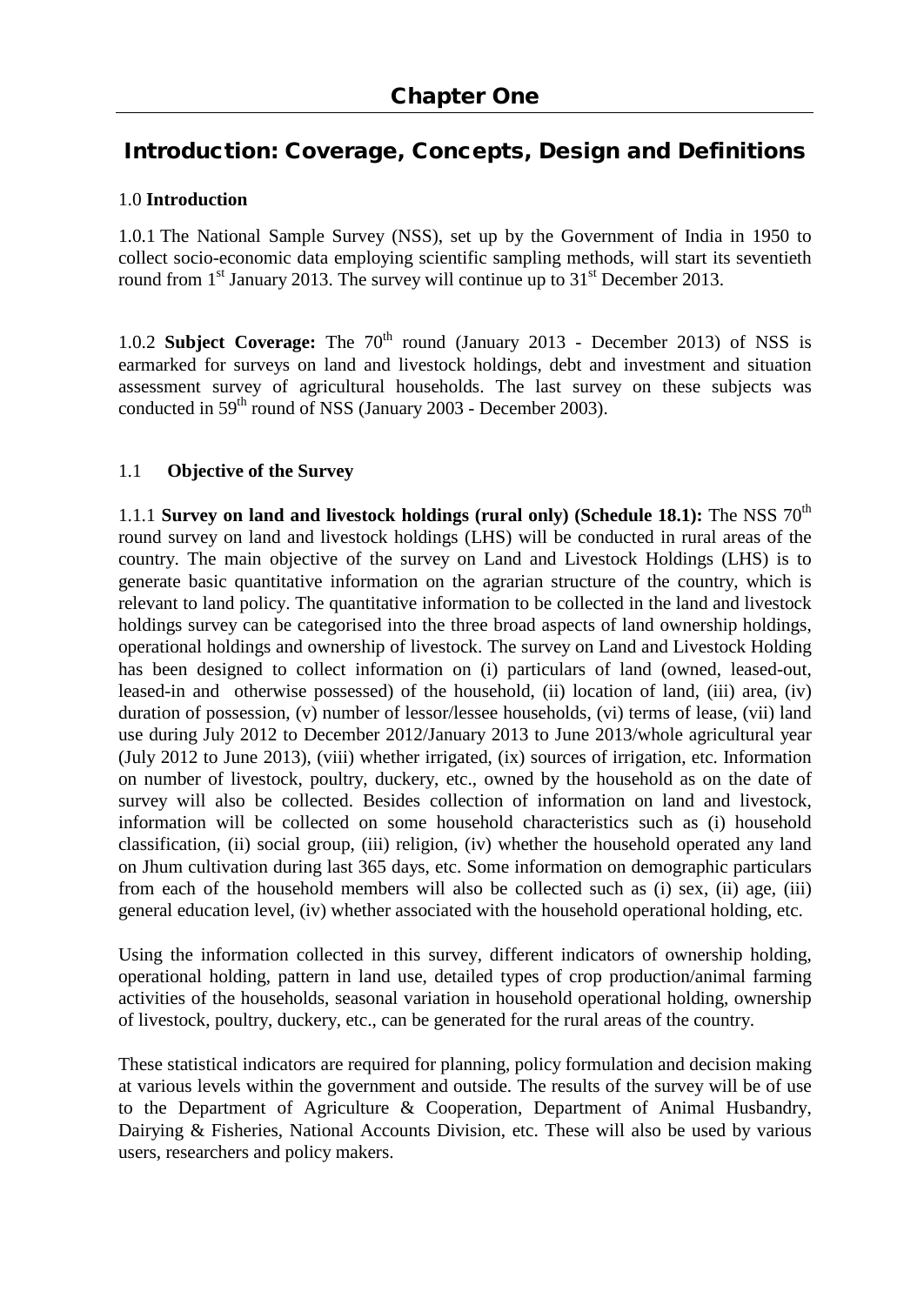1.1.2 **Survey on debt and investment survey (Schedule 18.2):** The objectives of the debt and investment survey remain the same as those of the earlier surveys, namely, to obtain quantitative information on the stock of assets, incidence of indebtedness, capital formation and other indicators or rural/urban economy which will be of value in developing the credit structure in particular, and also for obtaining other allied information required in the field of planning and development. Further, since the survey will be of the kind of a repeat survey of that of the NSS 59th round, it is considered necessary to plan the survey in such a way as to ensure, as far as practicable, comparability with the estimates of the various characteristics generated from the earlier rounds.

1.1.3 **Survey on situation assessment survey of agricultural households (rural only) (Schedule 33):** In order to have a comprehensive picture of the farming community and to analyze the impact of the transformation induced by public policy, investments and technological change on the farmers' access to resources and income as well as well-being of the farmer households it was decided to collect information on Indian farmers through "Situation Assessment Survey" (SAS). The areas of interest for conducting SAS would include economic well-being of farmer households as measured by consumer expenditure, income and productive assets, and indebtedness; their farming practices and preferences, resource availability, and their awareness of technological developments and access to modern technology in the field of agriculture. In this survey, detailed information would be collected on receipts and expenses of households' farm and non-farm businesses, to arrive at their income from these sources. Income from other sources would also be ascertained, and so would be the consumption expenditure of the households.

### 1.2 **Outline of Survey Programme**

1.2.1 **Geographical coverage:** The survey will cover the whole of the Indian Union.

1.2.2 **Period of survey and work programme:** The period of survey will be of one year duration starting on  $1<sup>st</sup>$  January 2013 and ending on  $31<sup>st</sup>$  December 2013.

1.2.2.1 **Visits 1 & 2**: Each sample FSU will be visited twice during this round. Since the workload of the first visit (i.e. visit 1) will be more, the first visit will continue till the end of July 2013. Thus, period of the first visit will be January – July 2013 and that of the second visit (i.e. visit 2) will be August – December 2013.

The listing schedules (sch 0.0) will be canvassed only in the first visit. Schedules 18.1, 18.2 and 33 will be canvassed in independent sets of sample households. Each sample household will be visited twice. Visit 1 and visit 2 schedules will be canvassed in the same set of sample households during first and second visit respectively. Contents of the schedules for the two visits are not same since the information relate to two different seasons. Visit number is printed in the respective schedules.

1.2.2.2 **Sub-rounds:** The survey period of the round will be divided into two sub-rounds. Sub-round one will consist of the first half of the survey period of each visit i.e.  $1<sup>st</sup>$  Jan -15<sup>th</sup> April 2013 for visit 1 and  $1<sup>st</sup>$  August –  $15<sup>th</sup>$  October 2013 for visit 2 while sub-round two will consist of the remaining period of the respective visits. Thus, each sub-round will be of three and a half months for visit 1 and two and a half months for visit 2.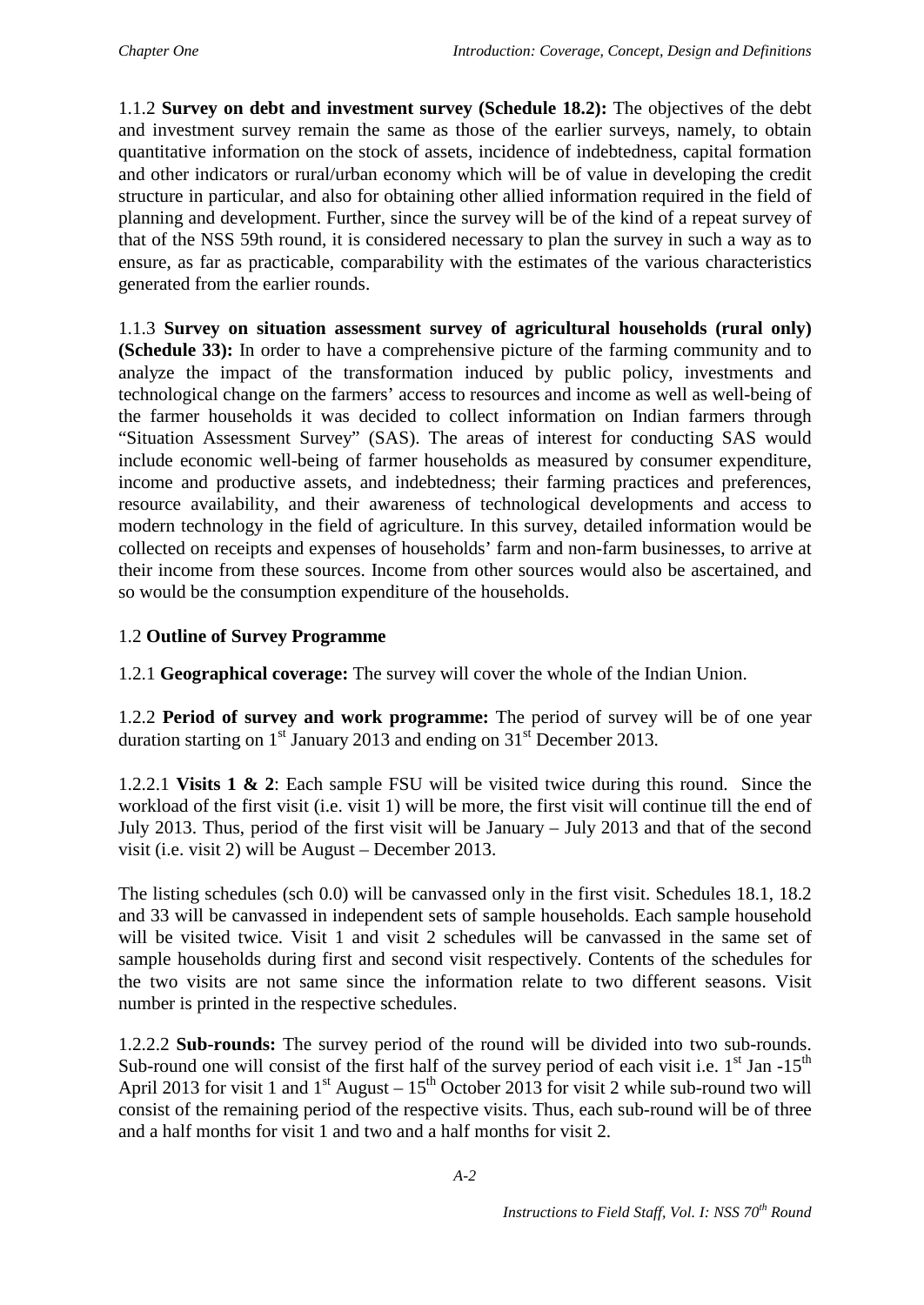In each of these two sub-rounds equal number of sample villages/ blocks (FSUs) will be allotted for survey with a view to ensuring uniform spread of sample FSUs over the entire survey period. Attempt should be made to survey each of the FSUs during the sub-round to which it is allotted. *Because of the arduous field conditions, this restriction need not be strictly enforced in Andaman and Nicobar Islands, Lakshadweep and rural areas of Arunachal Pradesh and Nagaland.*

The villages/blocks visited in the first sub-round of first visit will be revisited during the first sub-round of the second visit. Similarly, villages/blocks of sub-round 2 of visit 1 will be revisited in sub-round 2 of visit 2.

1.2.3 **Schedules of enquiry:** During this round, the following schedules of enquiry will be canvassed:

|  | Schedule $0.0$ : list of households                                                  |
|--|--------------------------------------------------------------------------------------|
|  | Schedule 18.1 : land and livestock holdings (rural only)                             |
|  | Schedule 18.2 : debt and investment                                                  |
|  | Schedule 33 : situation assessment survey of agricultural households<br>(rural only) |

1.2.4 **Participation of States:** In this round all the States and Union Territories except Andaman & Nicobar Islands, Chandigarh, Dadra & Nagar Haveli and Lakshadweep are participating. The following is the matching pattern of the participating States/ UTs.

| Nagaland $(U)$                        | $:$ triple     |
|---------------------------------------|----------------|
| Andhra Pradesh, J & K, Manipur, Delhi | : double       |
| Maharashtra (U)                       | : one and half |
| <b>Remaining States/ UTs</b>          | : equal        |

#### 1.3 **Contents of Volume I**

1.3.1 The present volume contains five chapters. Chapter one, besides giving an overview of the whole survey operation, discusses the concepts and definitions of certain important technical terms to be used in the survey. It also describes in detail the sample design and the procedure of selection of households adopted for this round. Instructions for filling in Schedule 0.0, Schedule 18.1, Schedule 18.2 and Schedule 33 are given in Chapters two to five respectively.

1.3.2 Along with the instructions, a list of Frequently Asked Questions (FAQ) is also appended with each of the chapters Two to four.

# 1.4 **Sample Design**

1.4.1 **Outline of sample design:** A stratified multi-stage design has been adopted for the 70<sup>th</sup> round survey. The first stage units (FSU) will be the census villages (Panchayat wards in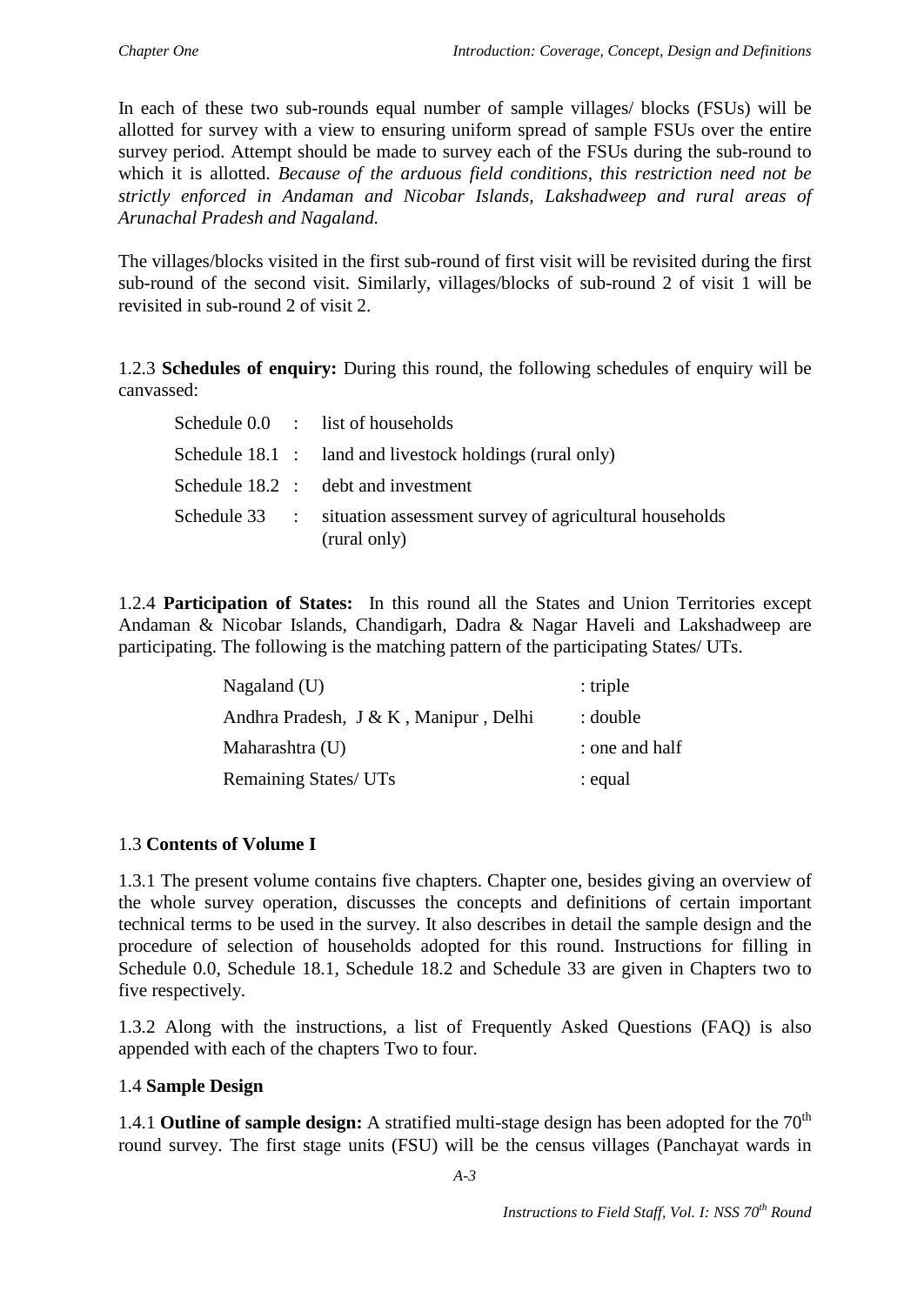case of Kerala) in the rural sector and Urban Frame Survey (UFS) blocks in the urban sector. The ultimate stage units (USU) will be households in both the sectors. In case of large FSUs, one intermediate stage of sampling will be the selection of two hamlet-groups (hgs)/ subblocks (sbs) from each rural/ urban FSU.

1.4.2 **Sampling Frame for First Stage Units:** *For the rural sector,* the list of 2001 census villages updated by excluding the villages urbanised and including the towns de-urbanised after 2001 census (henceforth the term 'village' would mean Panchayat wards for Kerala) will constitute the sampling frame. *For the urban sector*, the latest updated list of UFS blocks (2007-12) will be considered as the sampling frame.

1.4.3 **Stratification:** Stratum may be formed at district level. Within each district of a State/ UT, generally speaking, two basic strata will be formed: i) rural stratum comprising of all rural areas of the district and (ii) urban stratum comprising of all the urban areas of the district. However, within the urban areas of a district, if there are one or more towns with population 10 lakhs or more as per population census 2011 in a district, each of them will form a separate basic stratum and the remaining urban areas of the district will be considered as another basic stratum.

In case of rural sectors of Nagaland and Andaman & Nicobar Islands, one separate special stratum will be formed within the State/UT consisting of all the interior and inaccessible villages.

### 1.4.4 **Sub-stratification:**

1.4.4.1 **Rural sector**: Different sub-stratifications are proposed for 'hilly' States and other States. Ten (10) States will be considered as hilly States. They are: Jammu & Kashmir, Himachal Pradesh, Uttarakhand, Sikkim, Meghalaya, Tripura, Mizoram, Manipur, Nagaland and Arunachal Pradesh

(a) sub-stratification for hilly States: If 'r' be the sample size allocated for a rural stratum, the number of sub-strata formed will be 'r/2'. The villages within a district as per frame will be first arranged in ascending order of population. Then sub-strata 1 to 'r/2' will be demarcated in such a way that each sub-stratum will comprise a group of villages of the arranged frame and have more or less equal population.

(b) sub-stratification for other States (non-hilly States): The villages within a district as per frame will be first arranged in ascending order of *proportion of irrigated area in the cultivated area of the village*. Then sub-strata 1 to 'r/2' will be demarcated in such a way that each sub-stratum will comprise a group of villages of the arranged frame and have more or less equal *cultivated area*. The information on irrigated area and cultivated area will be obtained from the village directory of census 2001.

1.4.4.2 **Urban sector:** There will be no sub-stratification for the strata of million plus cities. For other strata, each district may be divided into 2 sub-strata as follows:

 sub-stratum 1: all towns of the district with population less than 50000 as per census 2011 sub-stratum 2: remaining non-million plus towns of the district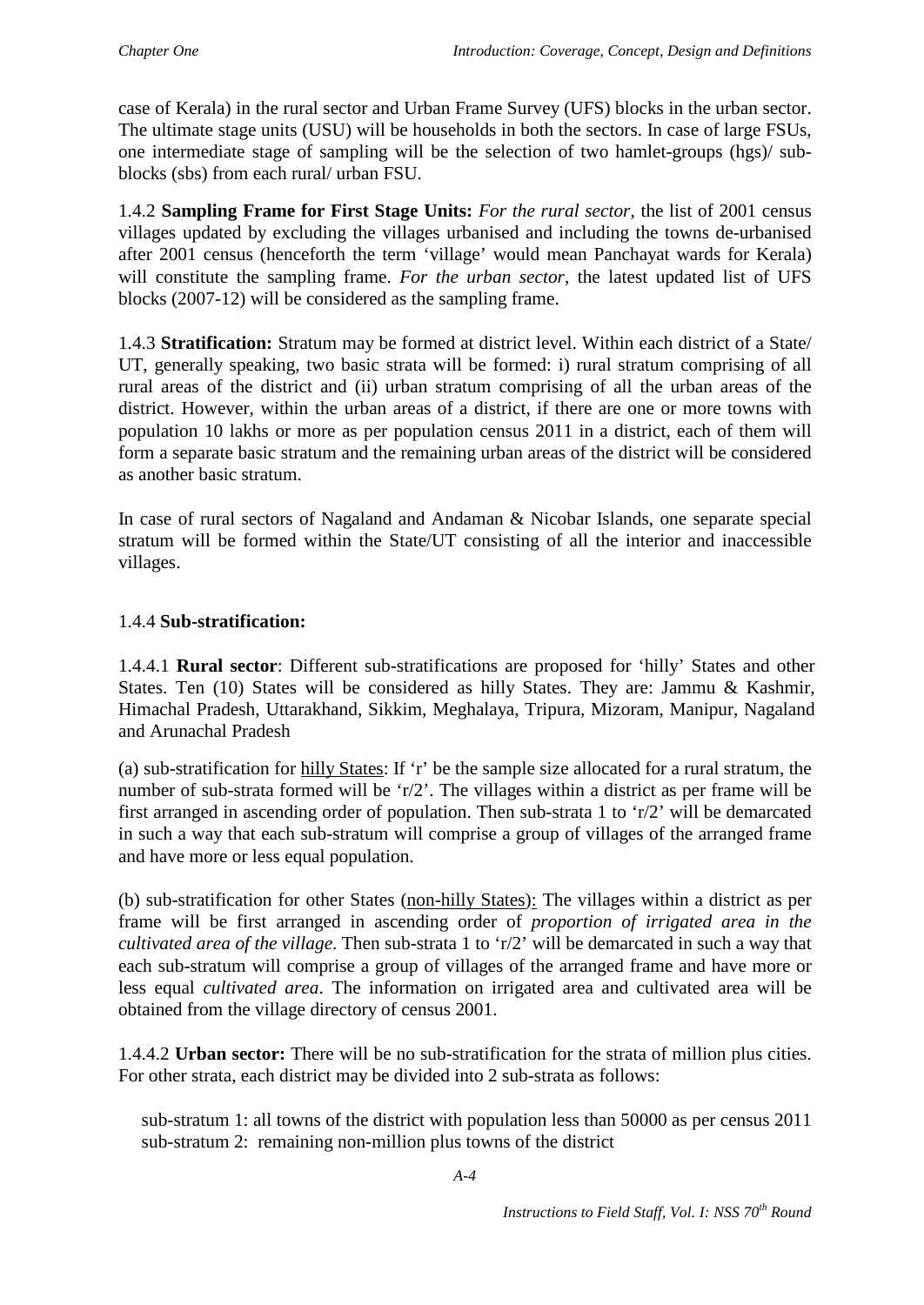1.4.5 **Total sample size (FSUs):** About 8000 FSUs will be surveyed for the central sample at all-India level. State wise allocation of sample FSUs is given in Table-1, page A-26.

1.4.6 **Allocation of total sample to States and UTs:** The total number of sample FSUs will be allocated to the States and UTs in proportion to population as per census 2011 subject to a minimum sample allocation to each State/ UT. While doing so, the resource availability in terms of number of field investigators as well as the comparability with previous round of survey on the same subjects will be kept in view.

1.4.7 **Allocation of State/ UT level sample to rural and urban sectors:** State/ UT level sample size will be allocated between two sectors in proportion to population as per *census 2011* with double weightage to urban sector subject to the restriction that urban sample size for bigger states like Maharashtra, Tamil Nadu etc. should not exceed the rural sample size. A minimum of 16 FSUs (minimum 8 each for rural and urban sector separately) will be allocated to each state/ UT.

1.4.8 **Allocation to strata:** Within each sector of a State/ UT, the respective sample size will be allocated to the different strata in proportion to the population as per census 2011. Stratum level allocation will be adjusted to multiples of 2 with a minimum sample size of 2.

For special strata in the rural areas of Nagaland and A & N Islands, 4 FSUs will be allocated to each.

### 1.4.9 **Allocation to sub-strata:**

1.4.9.1 **Rural**: Allocation will be 2 for each sub-stratum in rural.

1.4.9.2 **Urban**: Stratum allocations will be distributed among the two sub-strata in proportion to the number of FSUs in the sub-strata. Minimum allocation for each substratum will be 2.

# 1.4.10 **Selection of FSUs:**

For the rural sector, from each sub-stratum, required number of sample villages will be selected by Simple Random Sampling Without Replacement (SRSWOR).

For the urban sector, UFS 2007-12 phase will be used for all towns and cities and from each stratum/sub-stratum FSUs will be selected by using Simple Random Sampling Without Replacement (SRSWOR).

Both rural and urban samples are to be drawn in the form of two independent sub-samples and equal number of samples will be allocated among the two sub rounds.

#### 1.4.11 **Selection of hamlet-groups/ sub-blocks - important steps**

1.4.11.1 **Proper identification of the FSU boundaries:** The first task of the field investigators is to ascertain the exact boundaries of the sample FSU as per its identification particulars given in the sample list. For urban samples, the boundaries of each FSU may be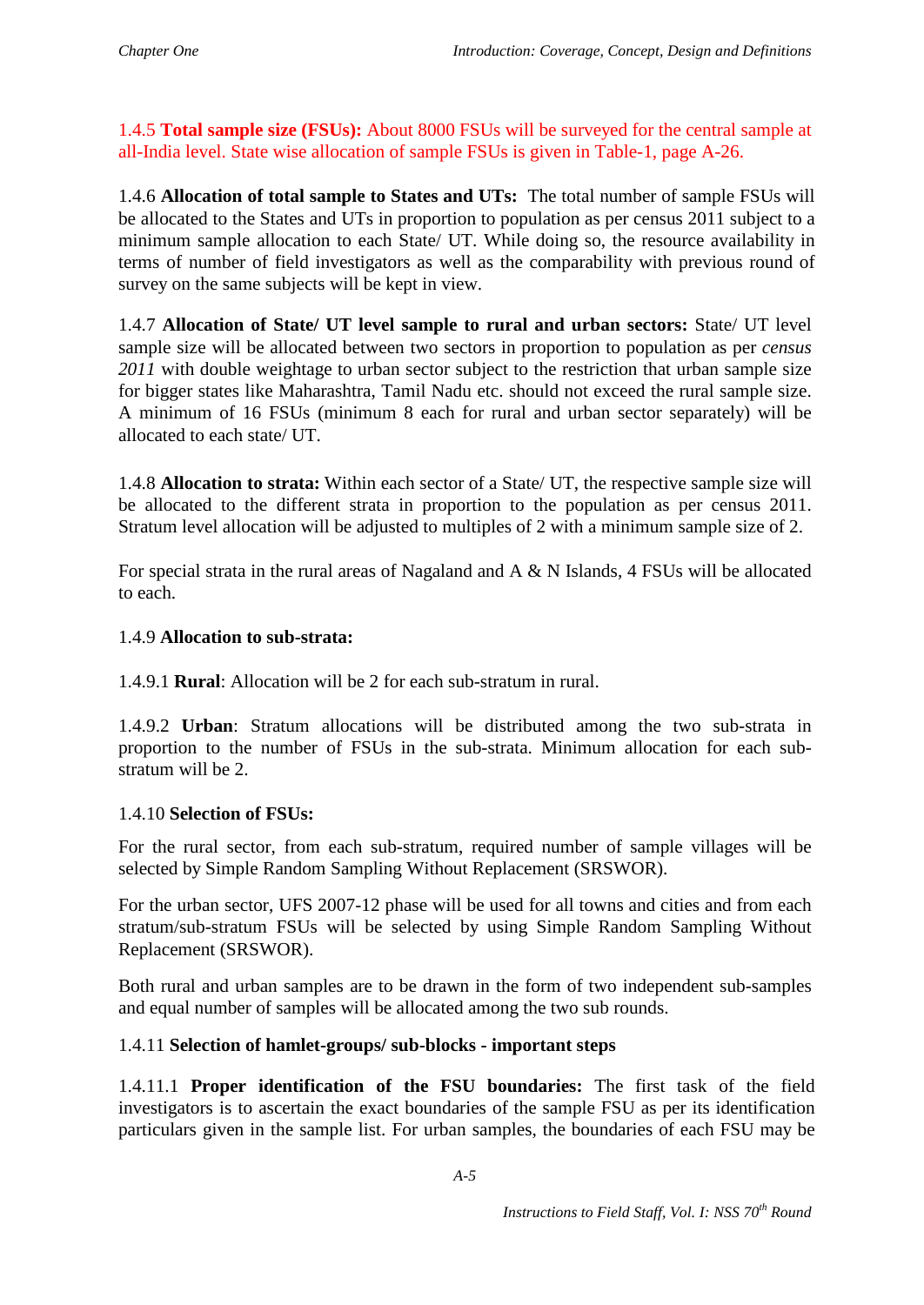identified by referring to the map corresponding to the frame code specified in the sample list.

1.4.11.2 **Criterion for hamlet-group/ sub-block formation:** After identification of the boundaries of the FSU, it is to be determined whether listing will be done in the whole sample FSU or not. In case the approximate present population of the selected FSU is found to be 1200 or more, it will be divided into a suitable number (say, D) of 'hamlet-groups' in the rural sector and 'sub-blocks' in the urban sector by more or less equalising the population as stated below.

| approximate present population of the sample FSU | no. of hg's/sb's to be formed |
|--------------------------------------------------|-------------------------------|
| less than 1200<br>(no hamlet-groups/sub-blocks)  |                               |
| 1200 to 1799                                     |                               |
| 1800 to 2399                                     |                               |
| 2400 to 2999                                     |                               |
| 3000 to 3599                                     | h                             |
|                                                  |                               |

For rural areas of Himachal Pradesh, Sikkim, Uttarakhand (except four districts Dehradun, Nainital, Hardwar and Udham Singh Nagar), Poonch, Rajouri, Udhampur, Reasi, Doda, Kistwar, Ramgarh, Leh (Ladakh), Kargil districts of Jammu and Kashmir and Idukki district of Kerala, the number of hamlet-groups will be formed as follows:

| approximate present population of the sample village | no. of hg's to be formed |  |  |
|------------------------------------------------------|--------------------------|--|--|
| less than 600<br>(no hamlet-groups)                  |                          |  |  |
| 600 to 899                                           | 3                        |  |  |
| 900 to 1199                                          |                          |  |  |
| 1200 to 1499                                         | 4                        |  |  |
|                                                      |                          |  |  |
| 1500 to 1799                                         | 6                        |  |  |
|                                                      | ٠                        |  |  |

1.4.11.3 **Formation and selection of hamlet-groups/ sub-blocks:** In case hamlet-groups/ sub-blocks are to be formed in the sample FSU, the same should be done by more or less equalizing population. Note that while doing so, it is to be ensured that the hamlet-groups/ sub-blocks formed are clearly identifiable in terms of physical landmarks.

Two hamlet-groups (hg)/ sub-blocks (sb) will be selected from a large FSU wherever hamletgroups/ sub-blocks have been formed in the following manner – one hg/ sb with maximum percentage share of population will always be selected and termed as hg/ sb 1; one more hg/ sb will be selected from the remaining hg's/ sb's by simple random sampling (SRS) and termed as hg/ sb 2. Listing and selection of the households will be done independently in the two selected hamlet-groups/ sub-blocks. The FSUs without hg/ sb formation will be treated as sample hg/ sb number 1. It is to be noted that if more than one hg/ sb have same maximum percentage share of population, the one among them which is listed first in block 4.2 of schedule 0.0 will be treated as hg/ sb 1.

1.5 **Listing of households:** Having determined the hamlet-groups/ sub-blocks, i.e. area(s) to be considered for listing, the next step is to list all the households (including those found to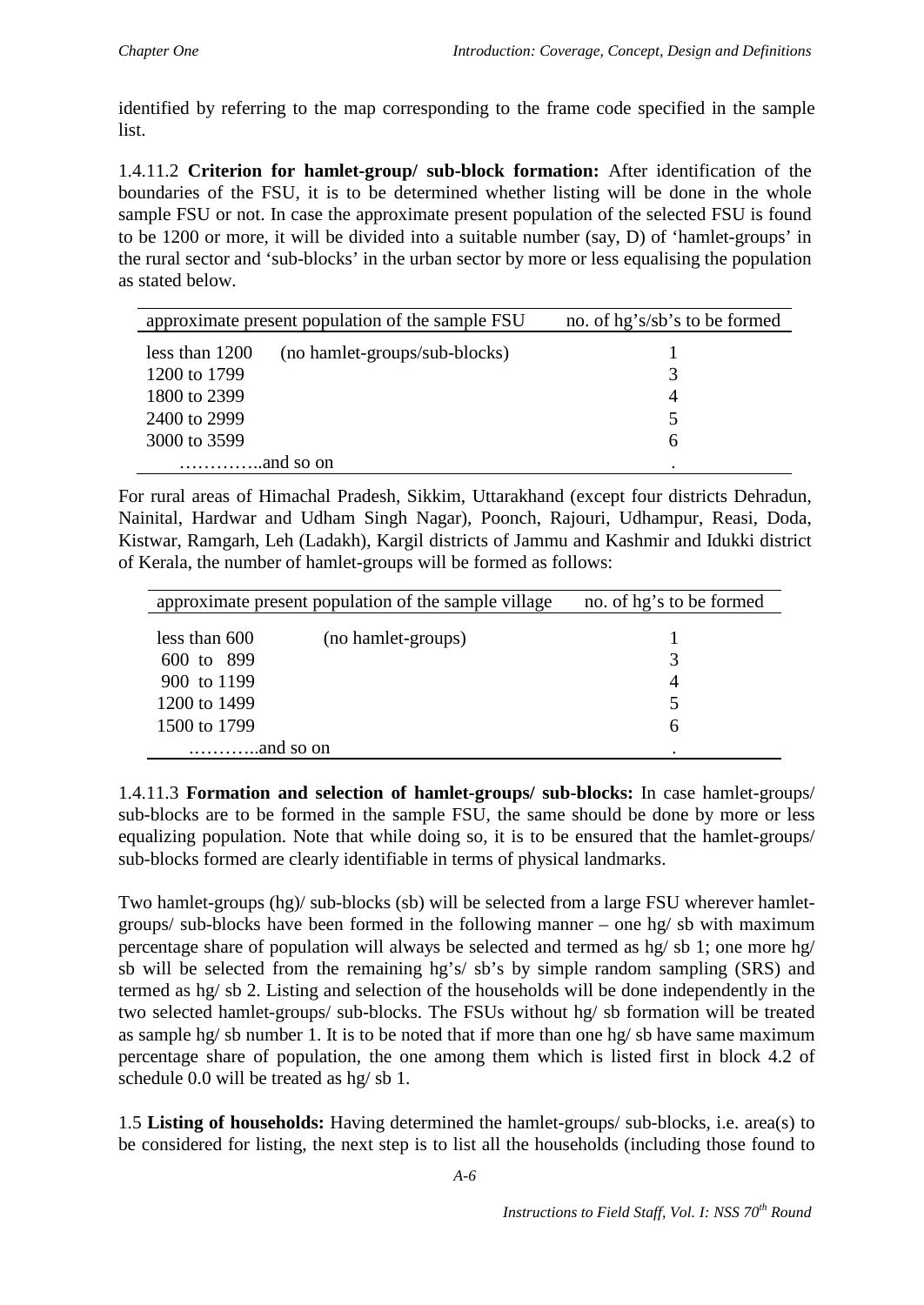be temporarily locked after ascertaining the temporariness of locking of households through local enquiry). The hamlet-group/ sub-block with sample hg/ sb number 1 will be considered for listing first, to be followed by the listing of households within the sample hg/sb number 2.

### 1.6 **Formation of second stage strata and allocation of households**

# 1.6.1 **Schedule 18.1: Land & Livestock Holdings Survey** (**LHS) (rural only):**

Four SSS may be formed for schedule 18.1 based on four land possessed code. SSS number will be same as the land possessed code.

Each household will be given a land possessed code according to the following criteria:

| land possessed<br>code | <b>criterion:</b> area of the land possessed by the household<br>as on the date of survey |
|------------------------|-------------------------------------------------------------------------------------------|
|                        | less than 0.005 hectare                                                                   |
| 2                      | equal to or more than 0.005 hectare but less than 1.000 hectare                           |
| 3                      | equal to or more than 1.000 hectare but less than 2.000 hectares                          |
|                        | equal to or more than 2.000 hectares                                                      |

### 1.6.2 **Schedule 33: Situation Assessment Survey of Agricultural Households (SAS) (rural only):**

 Only 'agricultural households' will be considered for this schedule. For definition of agricultural household, please refer to para 1.7.39 of this chapter. The agricultural household will be divided into four SSS based on land possessed code similar to LHS second stage strata.

# 1.6.3 **Schedule 18.2**: **Debt and Investment Survey (AIDIS):**

Three SSS will be formed both in rural and urban sector: (i) households indebted either to institutional agencies only or to both institutional and non-institutional agencies, (ii) households indebted to non-institutional agencies only and (iii) households without any indebtedness.

1.6.3.3 **Allocation and selection of sample households:** The total number of households to be surveyed in an FSU is given below for each schedule type:

Two households will be selected from each SSS for schedule 18.1 and 33. In case of hamlet group formation, one household will be selected from each  $hg \times SSS$  for schedule 18.1 and 33. For schedule 18.2, the number of sample households will be 6, 4 and 4 from SSS 1, 2 and 3 respectively. In case of hamlet group/sub-block formation, the number of sample households will be 3, 2 and 2 from each (hg/sb) x SSS for schedule 18.2. The number of SSS, allocations and sampling scheme by schedule type are illustrated in the following table.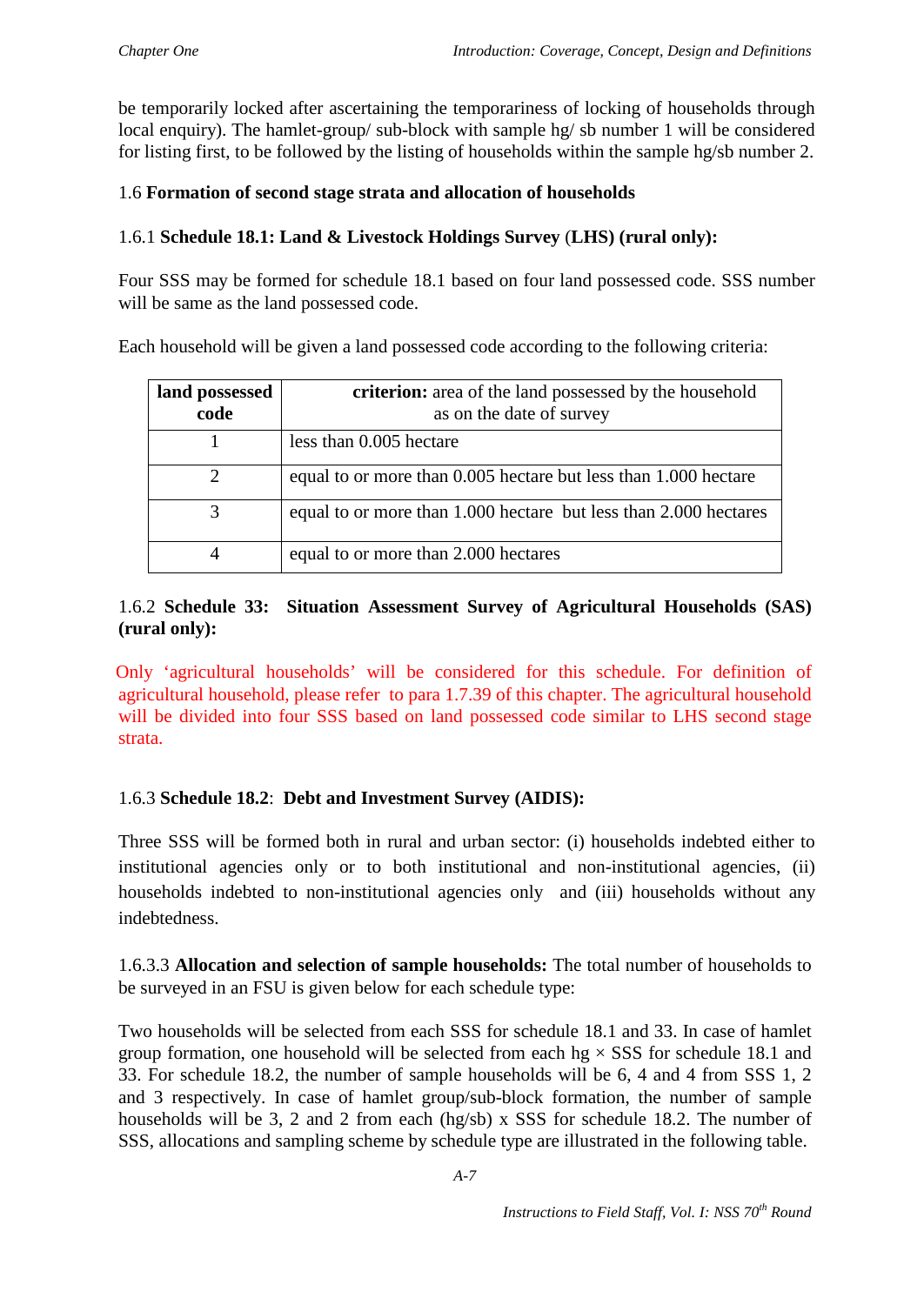|                  |                  | number of sample households to be surveyed |                                        |                                          |  |
|------------------|------------------|--------------------------------------------|----------------------------------------|------------------------------------------|--|
| schedule<br>type | number<br>of SSS | rural                                      | urban                                  | sampling<br>scheme<br>within<br>each SSS |  |
| 18.1             | $\overline{4}$   | 8<br>(2 households from each SSS)          |                                        |                                          |  |
| 18.2             | 3                | 14<br>$(SSS1 = 6, SSS2 = 4, SSS3 = 4)$     | 14<br>$(SSS1 = 6, SSS2 = 4, SSS3 = 4)$ | <b>SRSWOR</b>                            |  |
| 33               | $\overline{4}$   | 8<br>(2 households from each SSS)          |                                        |                                          |  |

1.6.3.3.1 The above table provides the plan of allocation of the sample household in the respective SSS. However, there can be situations in the selected FSUs both in rural and urban sectors where adequate number of households is not available for required allocation. In such situation, the selection of household for the SSS is compensated from the other SSS. This is done by adopting specified procedure. To meet the shortfall of households in one SSS, compensation can be made from other SSSs. The details of the compensation rules are given in the Chapter two dealing with Listing Schedule 0.0.

1.6.3.3.2 **Selection of households:** From each SSS the sample households for each of the schedules will be selected by SRSWOR. If a household is selected for more than one schedule, only one schedule will be canvassed in that household in the priority order of Schedule 18.1, Schedule 33 and Schedule 18.2 and in that case the household will be replaced for the other schedule. If a household is selected for Schedule 18.1 it will not be selected for Schedule 33 or Schedule 18.2. Similarly, if a household is not selected for Schedule 18.1 but selected for Schedule 33 it will not be selected for Schedule 18.2.

# 1.7 **Concepts and Definitions:**

1.7.0 Important concepts and definitions used in different schedules of this survey are explained below.

1.7.1 **Population coverage:** The following rules regarding the population to be covered are to be remembered in listing of households and persons:

1. Under-trial prisoners in jails and indoor patients of hospitals, nursing homes etc., are to be excluded, but residential staff therein will be listed while listing is done in such institutions. The persons of the first category will be considered as normal members of their parent households and will be counted there. Convicted prisoners undergoing sentence will be outside the coverage of the survey.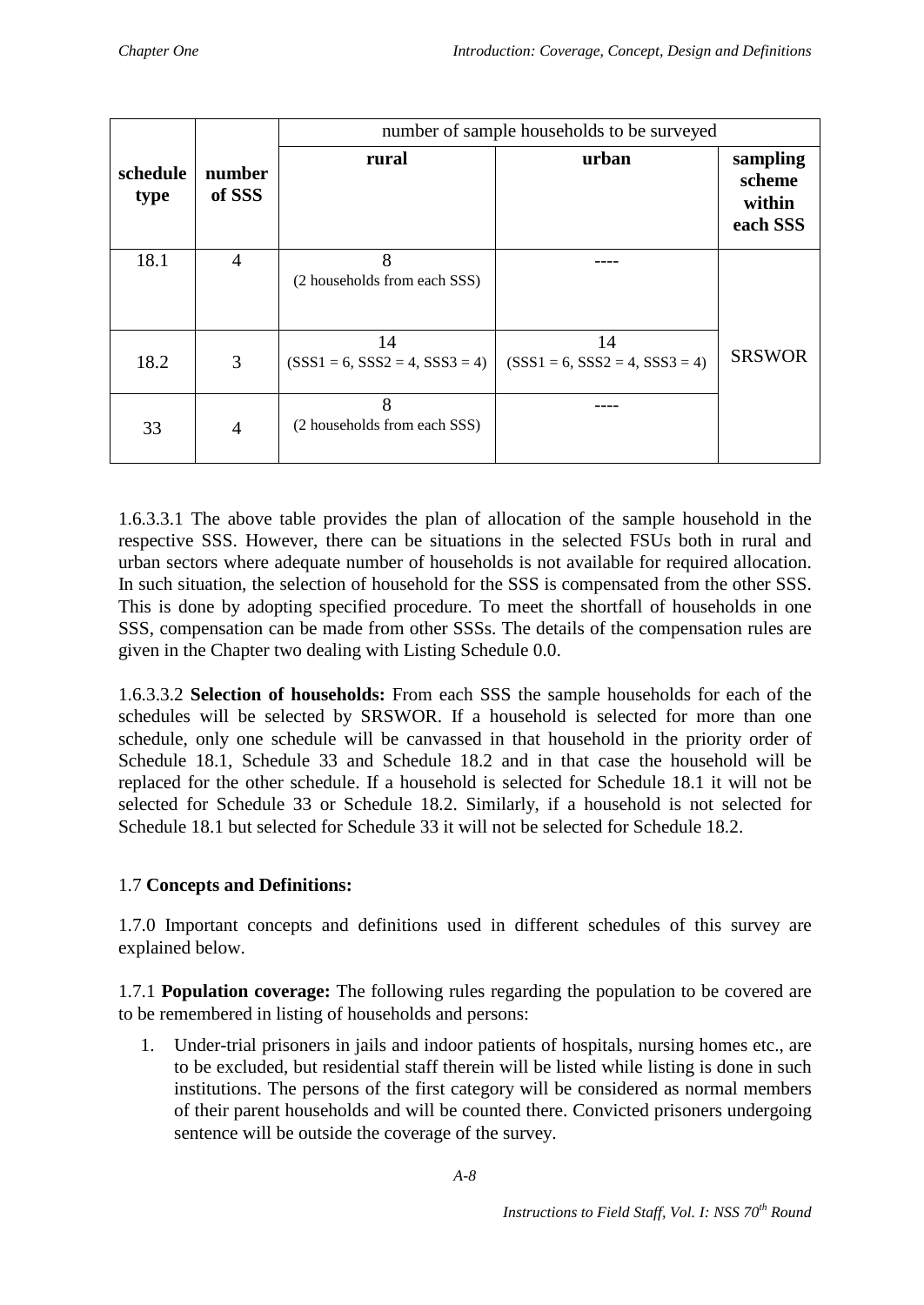- 2. Floating population, i.e., persons without any normal residence will not be listed. But households residing in open space, roadside shelter, under a bridge, etc., more or less regularly in the same place, will be listed.
- 3. Foreign nationals will not be listed, nor their domestic servants, if by definition the latter belong to the foreign national's household. If, however, a foreign national becomes an Indian citizen for all practical purposes, he or she will be covered.
- 4. Persons residing in barracks of military and paramilitary forces (like police, BSF, etc.) will be kept outside the survey coverage due to difficulty in conduct of survey therein. However, civilian population residing in their neighbourhood, including the family quarters of service personnel, are to be covered. Permission for this may have to be obtained from appropriate authorities.
- 5. Orphanages, rescue homes, *ashrams* and vagrant houses are outside the survey coverage. However, persons staying in old age homes, students staying in *ashrams*/ hostels and the residential staff (other than monks/ nuns) of these ashrams may be listed. For orphanages, although orphans are not to be listed, the persons looking after them and staying there may be considered for listing.

1.7.2 **House:** Every structure, tent, shelter, etc. is a house irrespective of its use. It may be used for residential or non-residential purpose or both or even may be vacant.

1.7.3 **Household:** A group of persons normally living together and taking food from a common kitchen will constitute a household. It will include temporary stay-aways (those whose total period of absence from the household is expected to be less than 6 months) but exclude temporary visitors and guests (expected total period of stay less than 6 months). Even though the determination of the actual composition of a household will be left to the judgment of the head of the household, the following procedures will be adopted as guidelines.

(i) Each inmate (including residential staff) of a hostel, mess, hotel, boarding and lodging house, etc., will constitute a single-member household. If, however, a group of persons among them normally pool their income for spending, they will together be treated as forming a single household. For example, a family living in a hotel will be treated as a single household.

(ii) In deciding the composition of a household, more emphasis is to be placed on 'normally living together' than on 'ordinarily taking food from a common kitchen'. In case the place of residence of a person is different from the place of boarding, he or she will be treated as a member of the household with whom he or she resides.

(iii) A resident employee, or domestic servant, or a paying guest (but not just a tenant in the household) will be considered as a member of the household with whom he or she resides even though he or she is not a member of the same family.

(iv) When a person sleeps in one place (say, in a shop or in a room in another house because of space shortage) but usually takes food with his or her family, he or she should be treated not as a single member household but as a member of the household in which other members of his or her family stay.

(v) If a member of a family (say, a son or a daughter of the head of the family) stays elsewhere (say, in hostel for studies or for any other reason), he/ she will not be considered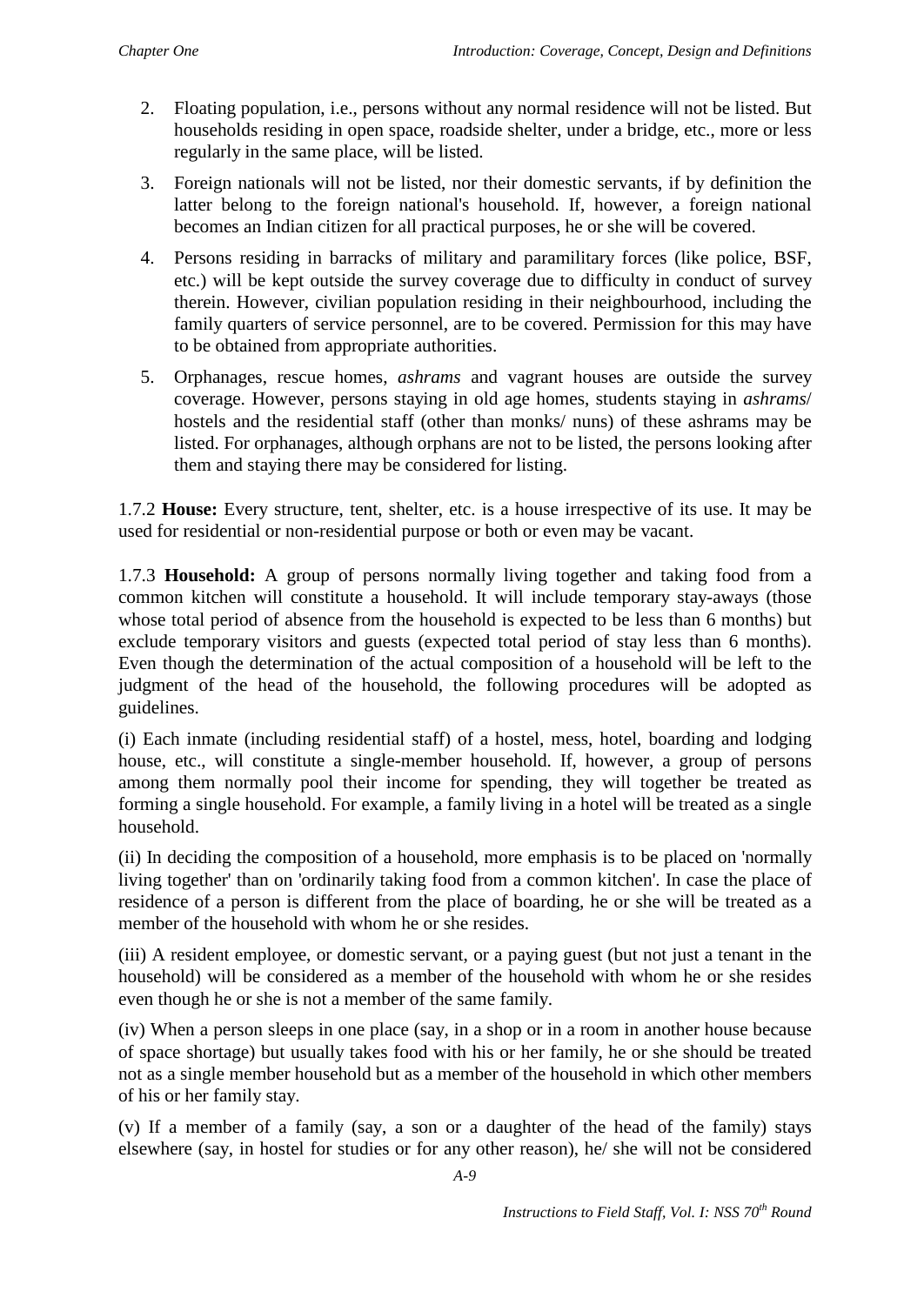as a member of his/ her parent's household. However, he/ she will be listed as a single member household if the hostel is listed.

1.7.4 **Household size:** The number of members of a household is its size.

1.7.5 **Household type:** The household type, based on the means of livelihood of a household, is decided on the basis of the sources of the household's income during the 365 days preceding the date of survey. For this purpose, only the household's income (net income and not gross income) from economic activities is to be considered; but the incomes of servants and paying guests are not to be taken into account.

In **rural** areas, a household will belong to any one of the following six household types:

self-employed in agriculture self-employed in non-agriculture regular wage/salary earning casual labour in agriculture casual labour in non-agriculture others

For **urban** areas, the household types are:

self-employed regular wage/salary earning casual labour others

1.7.6 **Economic activity:** The entire spectrum of human activity falls into two categories: economic activity and non-economic activity. Any activity that results in production of goods and services that adds value to national product is considered as an economic activity. The economic activities have two parts - market activities and non-market activities. Market activities are those that involve remuneration to those who perform it, i.e., activity performed for pay or profit. Such activities include production of all goods and services for market including those of government services, etc. Non-market activities are those involving the production of primary commodities for own consumption and own account production of fixed assets.

1.7.6.1 The full spectrum of economic activities as defined in the UN System of National Accounts is not covered in the definition adopted for surveys of NSSO. Production of any good for own consumption is considered as economic activity by UN System of National Accounts but production of only primary goods for own consumption is considered as economic activity by NSSO. While the former includes activities like own account processing of primary products among other things, in the NSS surveys, processing of primary products for own consumption is not considered as economic activity. However, it may be noted that 'production of agricultural goods for own consumption' covering all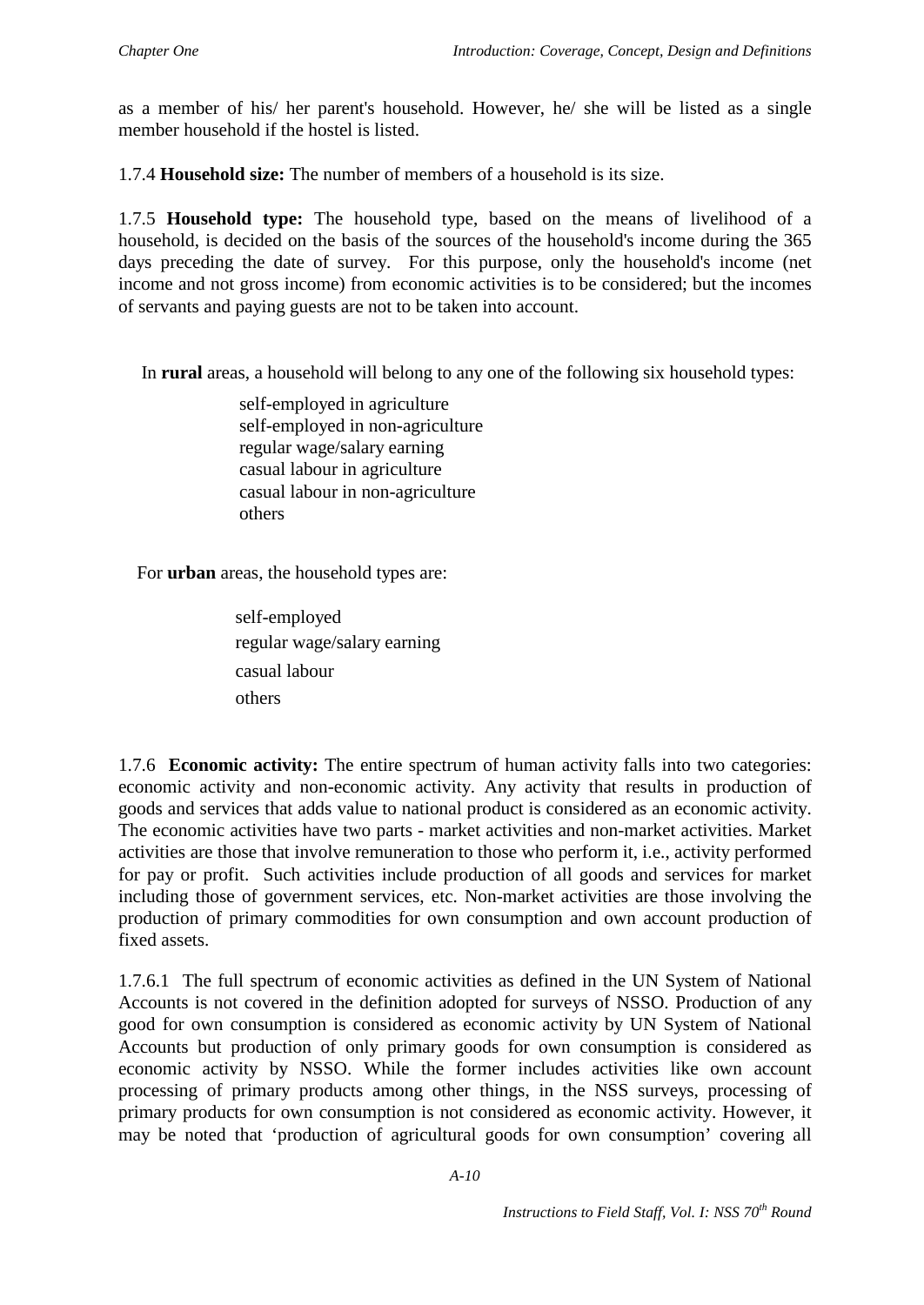activities up to and including stages of threshing and storing of produce for own consumption, comes under the coverage of the economic activities of NSSO.

1.7.6.2 The term 'economic activity' in the current round of survey of NSSO will include:

(i) all the market activities described above, i.e., the activities performed for pay or profit which result in production of goods and services for exchange,

(ii) of the non-market activities,

(a) all the activities relating to the primary sector (i.e., **industry Divisions 01 to 09 of NIC-2008**) which result in production (including free collection of uncultivated crops, forestry, firewood, hunting, fishing, mining, quarrying, etc.) of primary goods, including threshing and storing of grains for own consumption.

and

(b) the activities relating to the own-account production of fixed assets. Own account production of fixed assets include construction of own houses, roads, wells, etc., and of machinery, tools, etc., for household enterprise and also construction of any private or community facilities free of charge. A person may be engaged in own account construction in the capacity of either a labourer or a supervisor.

1.7.6.3 Determination of economic activities described above will be done irrespective of the situation whether such activity is carried out illegally in the form of smuggling or not. However, by convention, as in earlier rounds, the activities like prostitution, begging, etc., which may result in earnings, will not be considered as economic activities in this round also.

1.7.7 **Activity status:** It is the activity situation relating to participation in economic or noneconomic activities in which a person is found engaged during a reference period. According to this, a person will be found in one or a combination of the following three statuses during a reference period:

(i) Working or being engaged in economic activity (work),

(ii) Being not engaged in economic activity (work) and either making tangible efforts to seek 'work' or being available for 'work' if the 'work' is available and

(iii) Being not engaged in any economic activity (work) and also not available for 'work'.

Activity statuses, as mentioned in (i) & (ii) above, are associated with 'being in labour force' and the last with 'not being in the labour force'. Within the labour force, activity status (i) above is associated with 'employment' and that of (ii) above with 'unemployment'.

1.7.8 **Workers (or employed):** Persons who, during the reference period, are engaged in any economic activity or who, despite their attachment to economic activity, have temporarily abstained from work for reasons of illness, injury or other physical disability, bad weather, festivals, social or religious functions or other contingencies constitute workers. Unpaid helpers who assist in the operation of an economic activity in the household farm or non-farm activities are also considered as workers. All the workers are assigned one of the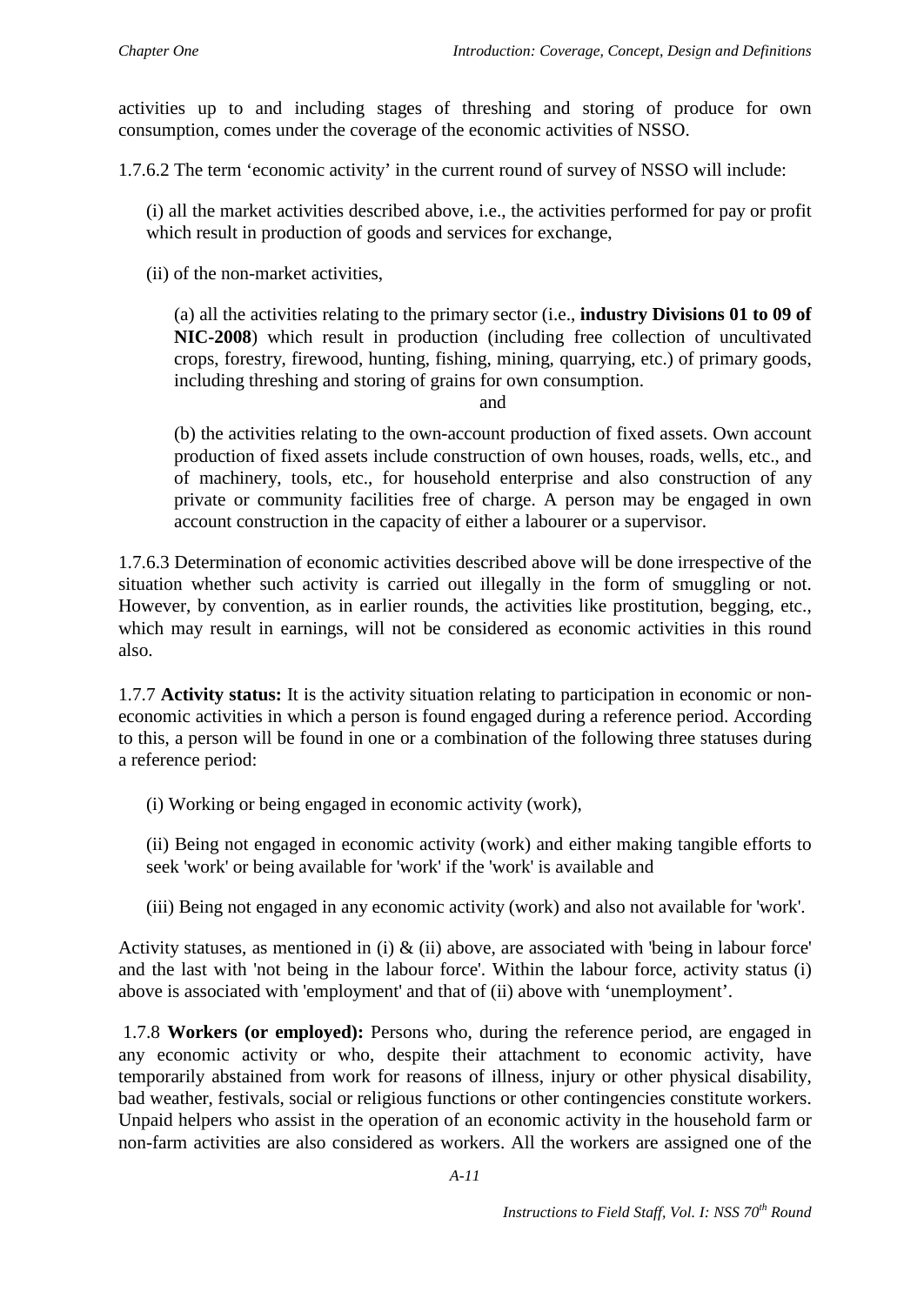detailed activity statuses under the broad activity category 'working or being engaged in economic activity'.

1.7.9 It may be noted that workers have been further categorized as *self-employed, regular wage/ salaried employee and casual wage labourer*.These categories are defined in the following paragraphs.

1.7.10 **Self-employed:** Persons who operate their own farm or non-farm enterprises or are engaged independently in a profession or trade on own-account or with one or a few partners are deemed to be self-employed in household enterprises. The essential feature of the selfemployed is that they have *autonomy* (i.e., how, where and when to produce) and *economic independence* (i.e., market, scale of operation and money) for carrying out their operation. The remuneration of the self-employed consists of a non-separable combination of two parts: a reward for their labour and profit of their enterprise. The combined remuneration is given by the revenue from sale of output produced by self-employed persons *minus* the cost of purchased inputs in production.

The self-employed persons may again be categorised into the following three groups:

- (i) *own-account workers***:** They are the self-employed who operate their enterprises on their own account or with one or a few partners and who during the reference period by and large, run their enterprise without hiring any labour. They may, however, have unpaid helpers to assist them in the activity of the enterprise.
- (ii) *employers***:** The self-employed persons who work on their own account or with one or a few partners and by and large run their enterprise by hiring labour are the employers, and
- (iii) *helpers in household enterprise***:** The helpers are a category of self-employed persons mostly family members who keep themselves engaged in their household enterprises, working full or part time and do not receive any regular salary or wages in return for the work performed. They do not run the household enterprise on their own but assist the related person living in the same household in running the household enterprise.

1.7.11 There is a category of workers who work at a place of their choice which is outside the establishment that employs them or buys their product. Different expressions like 'home workers', 'home based workers' and 'out workers' are generally used synonymously for such workers. For the purpose of this survey, all such workers will be categorised as 'selfemployed'. The 'home workers' have *some degree of autonomy* and *economic independence* in carrying out the work, and their work is not directly supervised, as is the case for the *employees.* Like the other self-employed, these workers have to meet certain costs, like actual or imputed rent on the buildings in which they work, costs incurred for heating, lighting and power, storage or transportation, etc., thereby indicating that they have some tangible or intangible means of production. It may be noted that *employees* are not required to provide such inputs for production.

1.7.12 It may further be elaborated that the 'putting out' system prevalent in the production process in which a part of production which is 'put out' is performed in different household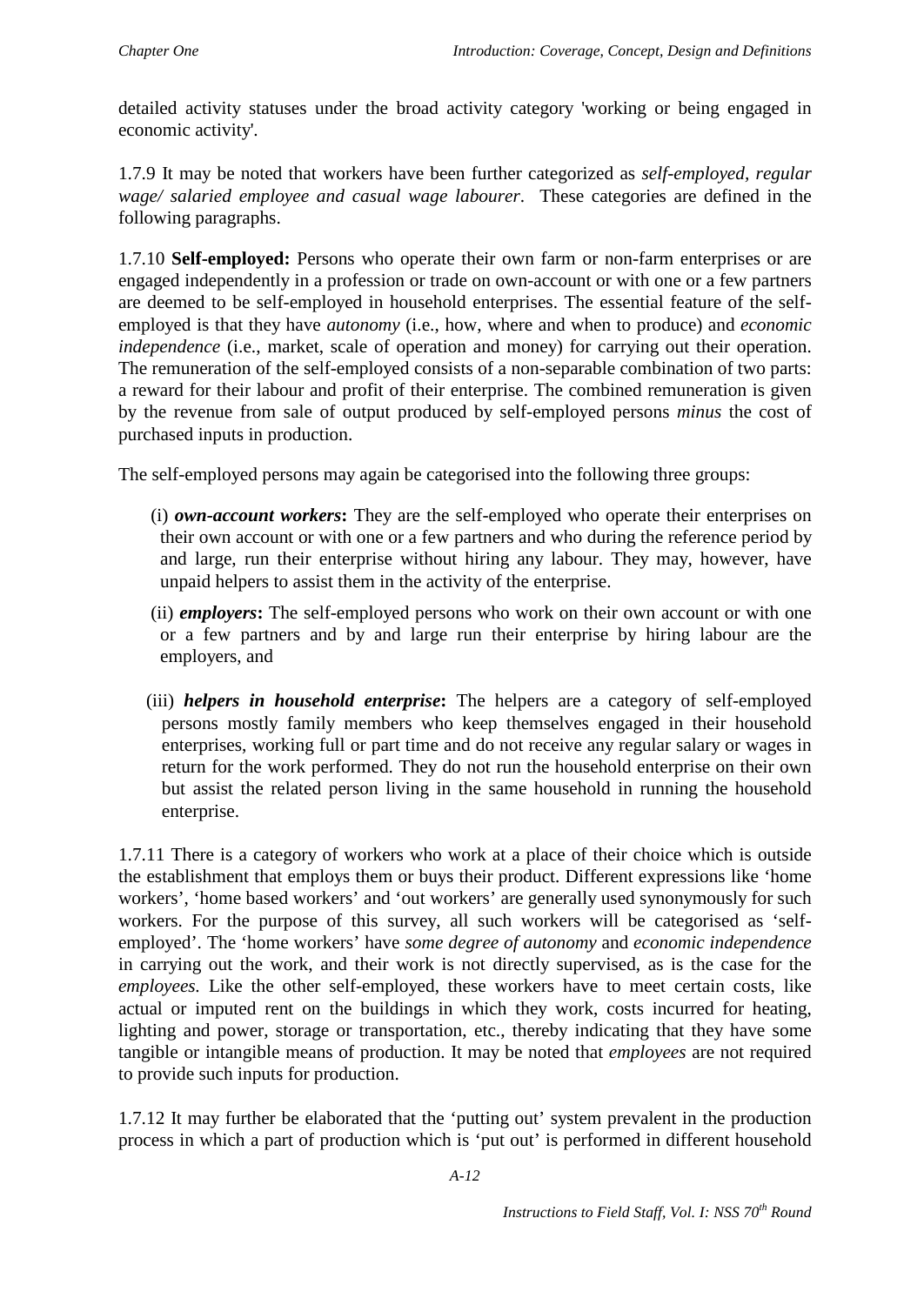enterprises (and not at the employer's establishment). For example, *bidi* rollers obtaining orders from a bidi manufacturer will be considered as home workers irrespective of whether or not they were supplied raw material (leaves, *masala*, etc.), equipment (scissors) and other means of production. The fee or remuneration they receive consists of two parts - the share of their labour and profit of the enterprise. In some cases, the payment may be based on piece rate. Similarly, a woman engaged in tailoring or embroidery work on order from a wholesaler, or making *pappad* at home on order from some particular unit/ contractor/ trader will be treated as 'home worker'. On the other hand, if she does the work in the employers' premises, she will be treated as an *employee*. Again, if she is not undertaking these activities on orders from outside, but markets the products by herself/ other household members for profit, she will be considered as an own account worker, if of course, she does not employ any hired help more or less on a regular basis.

1.7.13 **Regular wage/ salaried employee:** Persons working in other's farm or non-farm enterprises (both household and non-household) and getting in return salary or wages on a regular basis (and not on the basis of daily or periodic renewal of work contract) are the regular wage/ salaried employees. *This category not only includes persons getting time wage but also persons receiving piece wage or salary and paid apprentices, both full time and part-time.*

1.7.14 **Casual wage labour:** A person casually engaged in other's farm or non-farm enterprises (both household and non-household) and getting in return wage according to the terms of the daily or periodic work contract is a casual wage labour.

1.7.15 **Pension**: These are, generally, post-retirement benefits that an employee receives from employers. Besides, pension may be earned as social security measures, such as old age pension scheme, etc., or through pension income through investment in pension schemes.

1.7.16 **Remittance:** These are the transfers, in either cash or kind, to the households generally by former household members. However, remittances received from persons other than former household members and institutions will also be included. If such transfers are in the form of loans, these will not be considered. The valuation of the remittances received in kind will be done by considering the market value of the kind received by the household. If the cash remittances are in any foreign currency, exchange value of the cash remittances in Indian Rupee may be arrived at to determine the amount of remittances.

1.7.17 **Different approaches for determining activity status:** The persons surveyed are to be classified into various activity categories on the basis of activities pursued by them during certain specified reference periods. There are three reference periods for this survey viz. (i) one year, (ii) one week and (iii) each day of the reference week. Based on these three periods, three different measures of activity status are arrived at. These are termed respectively as usual status, current weekly status and current daily status. The activity status determined on the basis of the reference period of 1 year is known as the usual activity status of a person, that determined on the basis of a reference period of 1 week is known as the current weekly status (CWS) of the person and the activity status determined on the basis of each day of the reference week is known as the current daily status (CDS) of the person.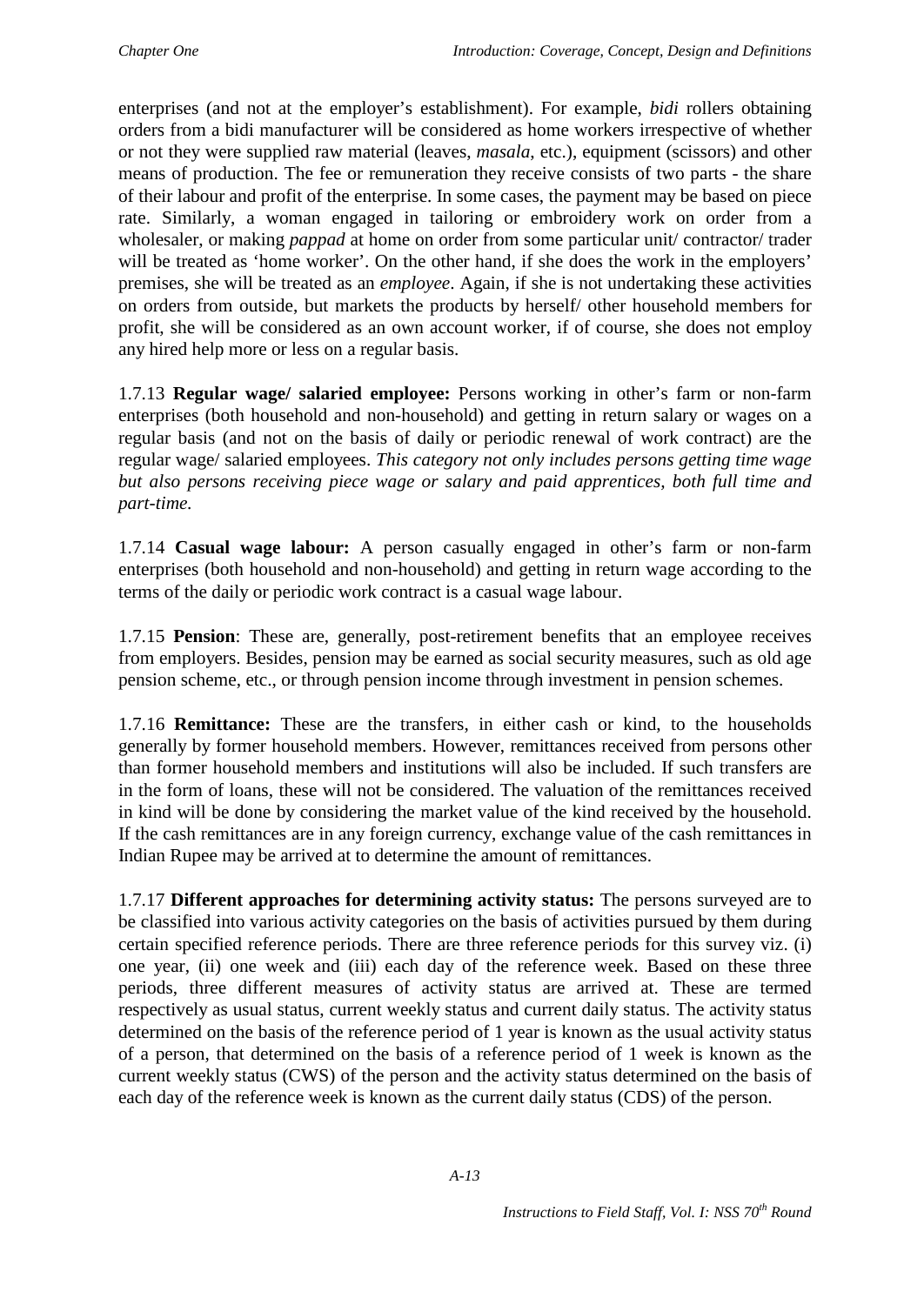Identification of each individual into a unique situation poses a problem when more than one of three types of broad activity status viz. 'employed', 'unemployed' and 'not in labour force' is concurrently obtained for a person. In such an eventuality, unique identification under any one of the three broad activity statuses is done by adopting either the major time criterion or priority criterion. The former is used for classification of persons under 'usual activity status' and, the latter, for classification of persons under 'current activity status'. If, by adopting one of these two criteria, a person categorised as engaged in economic activity is found to be pursuing more than one economic activity during the reference period, the appropriate detailed activity status category will relate to the activity in which relatively more time has been spent. Similar approach is adopted for non-economic activities also.

1.7.18 **Usual activity status:** The usual activity status relates to the activity status of a person during the reference period of 365 days preceding the date of survey. The activity status on which a person spent relatively long time (major time criterion) during the 365 days preceding the date of survey is considered the *usual principal activity status* of the person. To decide the usual principal activity of a person, he/ she is first categorised as belonging to the labour force or not, during the reference period **on the basis of major time criterion**. Persons, thus adjudged as not belonging to the labour force are assigned the broad activity status 'neither working nor available for work'. For the persons belonging to the labour force, the broad activity status of either 'working' or 'not working but seeking and/ or available for work' is then ascertained again on the basis of the relatively long time spent in the labour force during the 365 days preceding the date of survey. Within the broad activity status so determined, the detailed activity status category of a person pursuing more than one such activity will be determined again on the basis of the 'relatively long time spent' criterion.

1.7.19 **Subsidiary economic activity status:** A person whose principal usual status is determined on the basis of the major time criterion may have pursued some economic activity **for 30 days or more** during the reference period of 365 days preceding the date of survey. The status in which such economic activity is pursued during the reference period of 365 days preceding the date of survey is the subsidiary economic activity status of the person. In case of multiple subsidiary economic activities, the major activity and status based on the 'relatively long time spent' criterion will be considered. It may be noted that engagement in work in subsidiary capacity may arise out of the two following situations:

> i) a person may be engaged for a relatively long period during the 365 days in an economic (a non-economic activity) and for a relatively small period, which is not less than 30 days, in another economic activity (any economic activity).

> (ii) a person may be pursuing an economic activity (non-economic activity) almost throughout the year in the principal status and also simultaneously pursuing another economic activity (any economic activity) for relatively small period in a subsidiary capacity. In such cases, since both the activities are being pursued throughout the year and the duration of both the activities is more than 30 days, the activity which is being pursued for a relatively small period will be considered as his/ her subsidiary activity.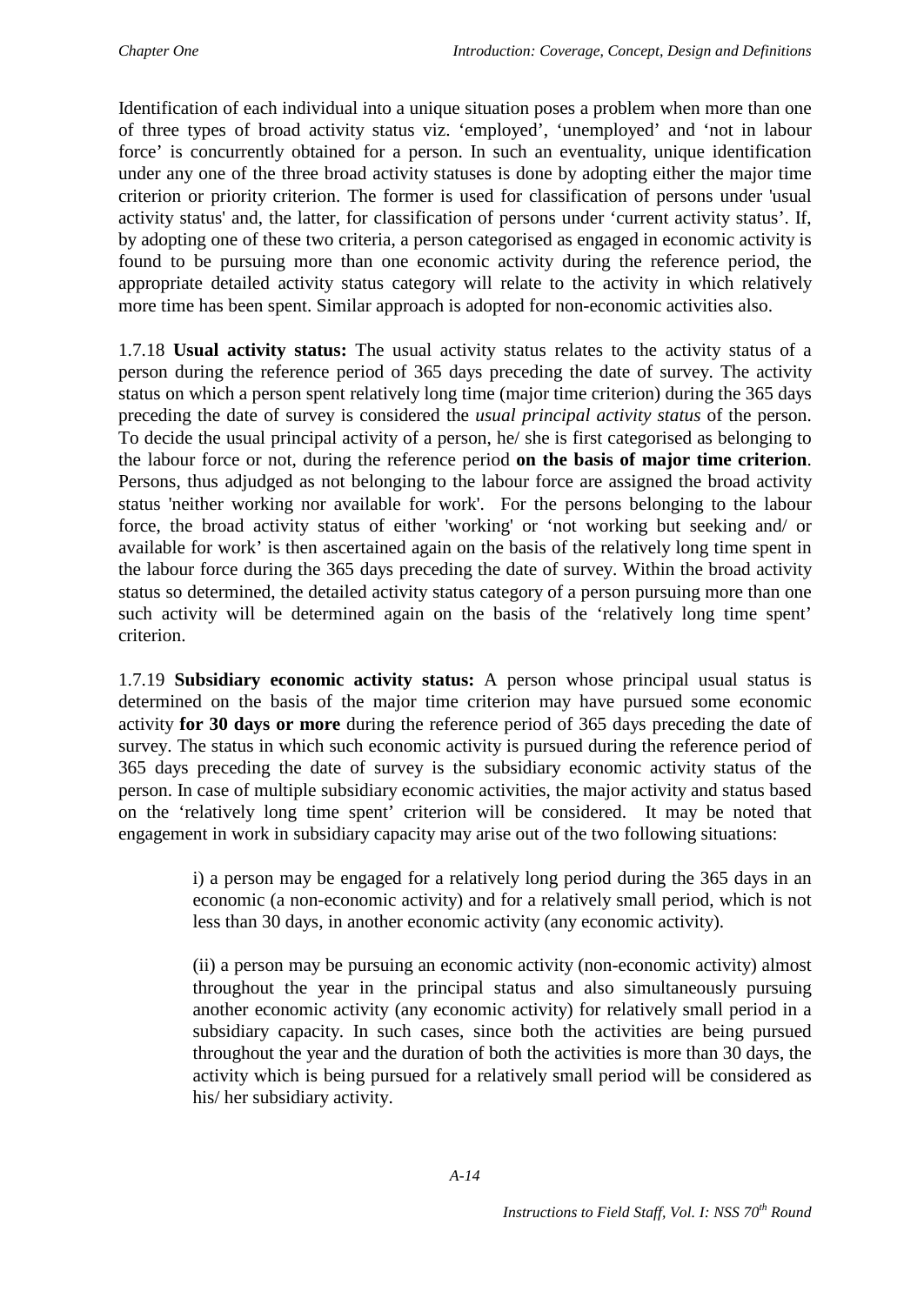1.7.20 **Manual work:** A job essentially involving physical labour is considered as manual work. However, jobs essentially involving physical labour but also requiring a certain level of general, professional, scientific or technical education are not to be termed as 'manual work'. On the other hand, jobs not involving much of physical labour and at the same time not requiring much educational (general, scientific, technical or otherwise) background are to be treated as 'manual work'. Thus, engineers, doctors, dentists, midwives, etc., are not considered manual workers even though their jobs involve some amount of physical labour. But peons, chowkidars, watchman, etc. are considered manual workers even though their work might not involve much physical labour. A few examples of manual workers are cooks, waiters, building caretakers, sweepers, cleaners and related workers, launderers, dry cleaners and pressers, hair dressers, barbers, beauticians, watchmen, gate keepers, agricultural labourers, plantation labourers and related workers.

1.7.21 **Rural Labour:** Manual labour working in agricultural and/ or non-agricultural occupations *in return for wages* paid either in cash or in kind (excluding exchange labour) and *living in rural areas*, will be taken as rural labour.

1.7.22 **Agricultural labour:** A person will be considered to be engaged as agricultural labour, if he/ she follows one or more of the following agricultural occupations in the capacity of a wage paid manual labour, whether paid in cash or kind or both:

- (i) farming
- (ii) dairy farming
- (iii) production of any horticultural commodity
- (iv) raising of livestock, bees or poultry

(v) any practice performed on a farm as incidental to or in conjunction with farm operations (including forestry and timbering) and the preparation for market and delivery to storage or to market or to carriage for transportation to market of farm produce. Further, 'carriage for transportation' refers **only to the first stage of the transport** from farm to the first place of disposal.

1.7.23 **Wage/salaried employment:** Wage and salaried employment will refer to the employment of the household members in agricultural enterprises or in non-agricultural enterprises in return for salary or wages. Such employment may be in the capacity of casual labour or regular wage/salaried worker.

1.7.24 **Permanent attached farm workers**: A person who is employed by the management of an operational holding is considered to be a permanent attached farm worker of the operational holding for an agricultural season if (i) the person is employed more or less continuously during the season in the holding and (ii) the employment is under some sort of a contract that is binding on the person to serve the holding during the period of various agricultural operations (from preparation of soil to storing of grains) in respect of the crops of the seasons. A permanent attached farm worker need not mean that the same person will be working continuously; it will only refer to a position, i.e., if one person is terminated and another person is appointed in his/her place, it will be counted as 1 and not 2.

1.7.25 **House site (Homestead land)**: (i) Homestead of a household is defined as the dwelling house of the household together with the courtyard, compound, garden, out-house,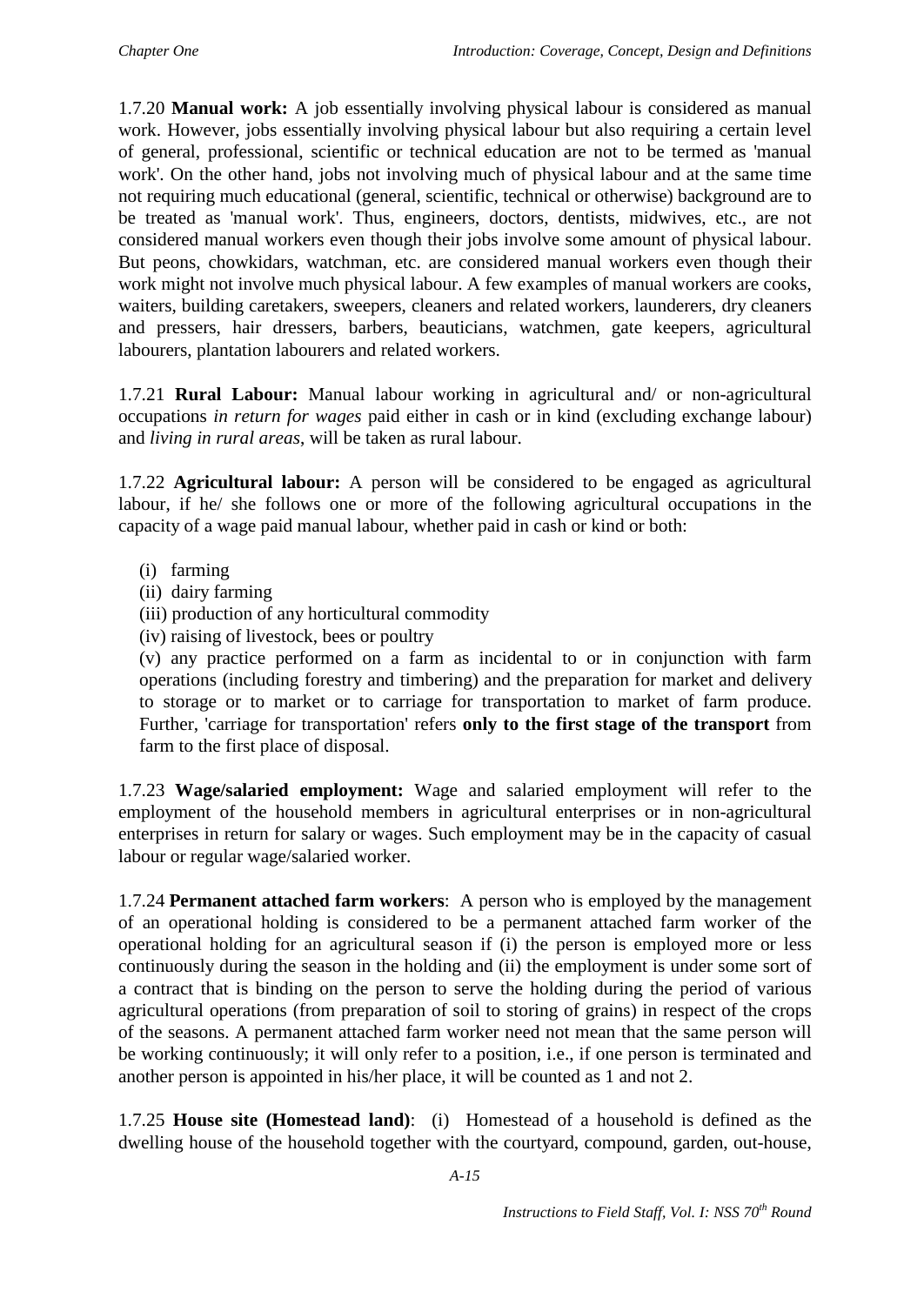place of worship, family graveyard, guest house, shop, workshop and offices for running household enterprises, tanks, wells, latrines, drains and boundary walls *annexed* to the dwelling house. All land coming under homestead is defined as house site (homestead land).

(ii) House site may constitute only a part of a plot. Sometimes, gardens, orchards or plantations, though adjacent to the homestead and lying within the boundary walls, may be located on a clearly distinct piece of land. In such cases, land under garden, orchard or plantation will not be considered as house site.

1.7.26 **Plot:** A plot is a distinct patch of land demarcated generally by a strip of raised land, commonly known as 'ails' or 'bunds'.

1.7.27 **Ownership of land:** (i) A plot of land is considered to be owned by the household if permanent heritable possession, with or without the right to transfer the title, is vested in a member or members of the household. Land held in owner-like possession under long term lease or assignment is also considered as land owned. Thus, in determining the ownership of a plot of land two basic concepts are involved, namely,

(a) Land owned by the household, i.e., land on which the household has the right of permanent heritable possession with or without the right to transfer the title, e.g., Pattadars, Bhumidars, Jenmos, Bhumiswamis, Rayat Sithibans, etc. A plot of land may be leased out to others by the owner without losing the right of permanent heritable possession.

(b) Land held under special conditions such that the holder does not possess the title of ownership but the right for long term possession of the land (for example, land possessed under perpetual lease, hereditary tenure and long term lease for 30 years or more) will be considered as being held under owner like possession. In the States where land reform legislations have provided for full proprietorship to erstwhile tenants, they are to be considered as having owner like possession, even if they have not paid the full compensation.

(ii) Sometimes a plot may be possessed by a tribal in accordance with traditional tribal rights from local chieftains or village/district council. Again, a plot may be occupied by a tenant for which the right of ownership vests in the community. In both the cases, the tribal or other individual (tenant) will be taken as owner, for in all such cases, the holder has the owner like possession of land in question.

1.7.28 **Land possessed:** Land possessed is given by land owned (including land under 'owner like possession') + land leased in - land leased out + land held by the household but neither owned nor leased in (e.g., encroached land).

1.7.29 **Land irrigated:** Land irrigated is defined as the *net irrigated area*. Land irrigated may be from the land 'owned', 'land leased in' or from 'land otherwise possessed (neither owned nor leased in)'.

1.7.30 **Lease of land**: (i) Land given to others on rent or free by owner of the land without surrendering the right of permanent heritable title is defined as land leased-out. It is defined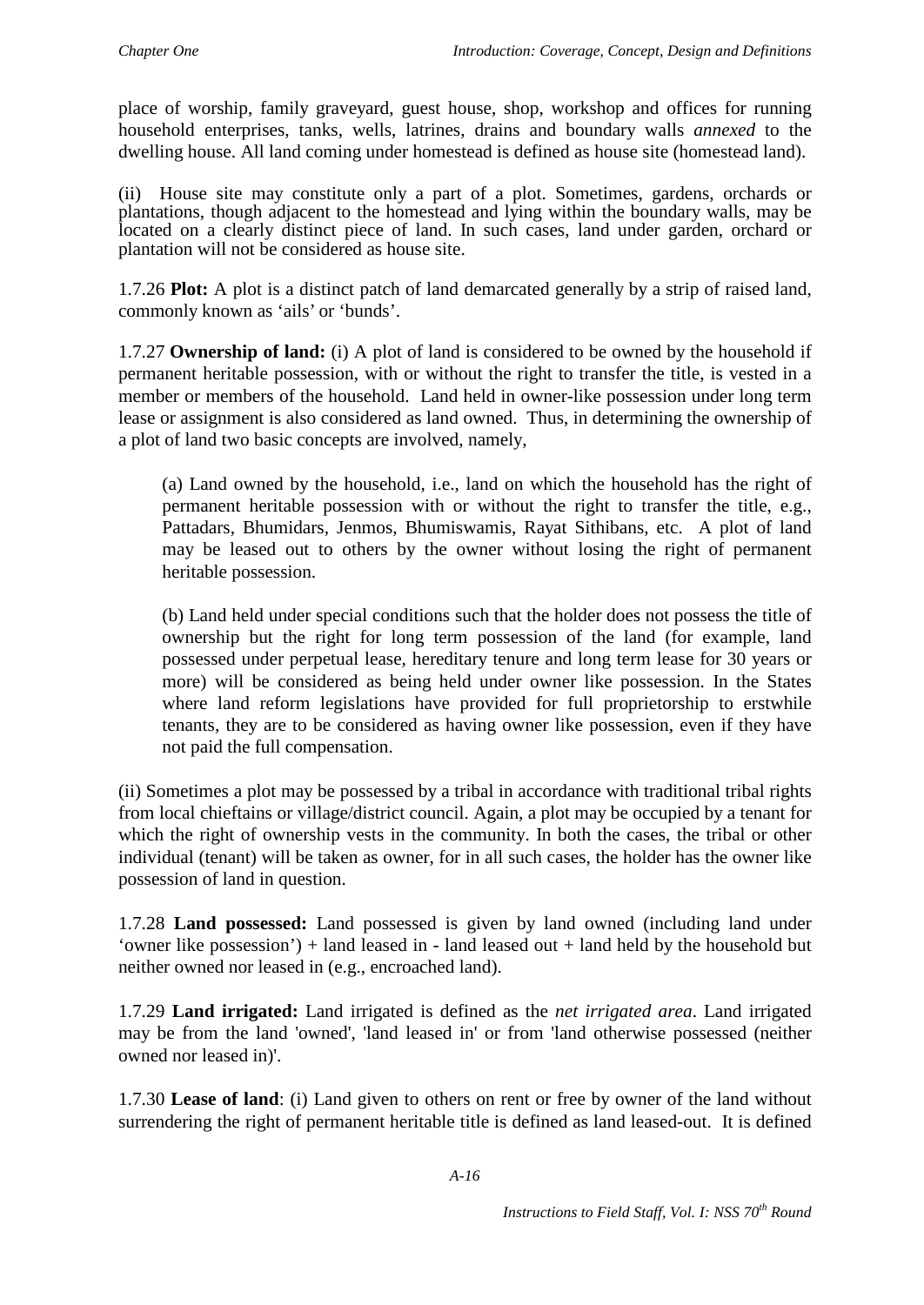as land leased-in if it is taken by a household on rent or free without any right of permanent or heritable possession. The lease contract may be written or oral.

(ii) Sometimes orchards and plantations are given to others for harvesting the produce for which the owner receives a payment in cash or kind. Such transactions will not be treated as 'lease' for the purpose of the survey.

1.7.31 **Otherwise possessed land**: This is understood to mean all public/institutional land possessed by the household without title of ownership or occupancy right. The possession is without the consent of the owner. Private land (i.e. land owned by the household sector) possessed by the household without title of ownership and occupancy right will *not* be included in this category. All private land encroached upon by the household will be treated as leased-in land.

1.7.32 **Agricultural production**: Agricultural production will include:

- a) Growing of field crops (including fodder crops), fruits, grapes, nuts, seeds, seedlings in the nurseries, bulbs, vegetables and flowers both in open and under glass, production of fodder crops etc.
- b) Production of plantation crops like tea, coffee, cocoa, rubber etc.
- c) Forest production in parcels of land which form part of enumeration holding and
- d) Production of livestock and livestock products, poultry and poultry products, fish, honey, rabbits, furbearing animals and silk-worm cocoons. However, rearing pet animals will not be considered as agricultural production.

1.7.33 **Jhum land and jhum cultivation**: The preparation of jhum land is done by cutting and clearing of forest areas and burning of the dried biomass by setting fire. The jhum land is used for growing crops of [agricultural](http://en.wikipedia.org/wiki/Agriculture) importance such as [upland rice,](http://en.wikipedia.org/wiki/Upland_rice) vegetables or fruits. After a few cycles, the land loses fertility and a new area is chosen. Jhum cultivation is mostly prevalent in the [North-Eastern States](http://en.wikipedia.org/wiki/North_East_India) of [India](http://en.wikipedia.org/wiki/India) like [Arunachal Pradesh,](http://en.wikipedia.org/wiki/Arunachal_Pradesh) [Meghalaya,](http://en.wikipedia.org/wiki/Meghalaya) [Mizoram](http://en.wikipedia.org/wiki/Mizoram) and [Nagaland.](http://en.wikipedia.org/wiki/Nagaland) Besides, in tribal belt of Odisha, Chhattisgarh and Jharkhand jhum cultivation is practised.

1.7.34 **Cultivation:** All activities relating to production of crops and related ancillary activities are considered as cultivation. Growing of trees, plants or crops as plantation or orchards (such as rubber, cashew, coconut, pepper, coffee, tea etc.) are not considered as cultivation activities for the purpose of this survey. In general, the activities covered under NIC-2008 classes 0111, 0112, 0113, 0114, 0116, 0119 and among class 0128 sub classes 01281, 01282, etc., are to be considered as cultivation.

1.7.35 **Livestock:** Livestock are those animals which are used for food, fibre, labour, etc. Animals kept as pets, snakes, reptiles, frogs, fishes are excluded from the coverage of livestock.

1.7.36 **Household Operational Holding**: Within a household, different household members may possess different plots but the household operates the plots as a single unit. For the purpose of the survey on LHS in NSS  $70<sup>th</sup>$  round, information will be collected for household operational holding considering all the land operated by all the household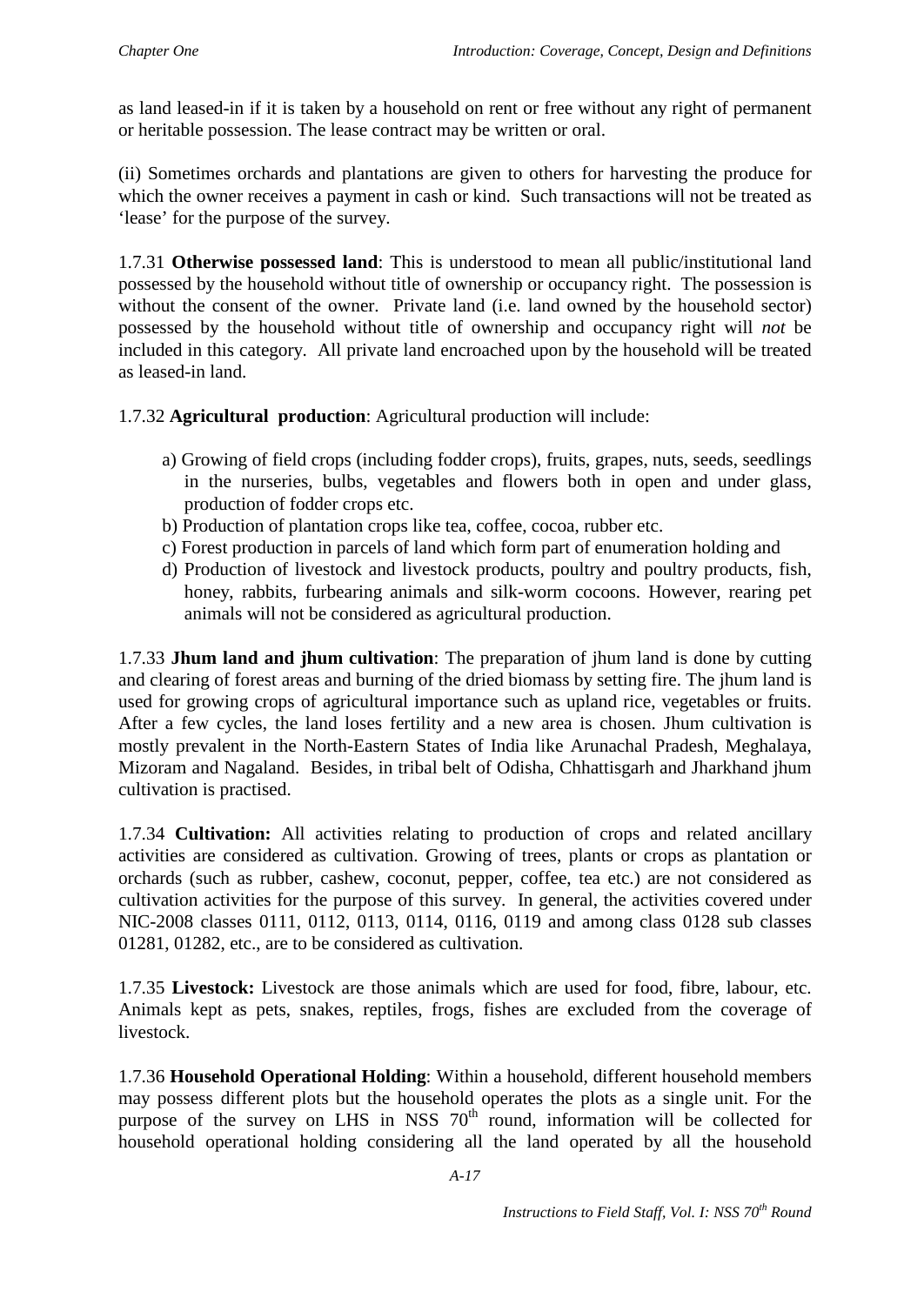members together. Within a household, multiple operational holdings will not be distinguished and this will be considered as one operating unit. The following points may be noted for determination of household operational holding:

(i) Household operational holding constitutes of all land that is used wholly or partly for agricultural production and is operated (directed/managed) by one household member alone or with assistance of others, without regard to title, size or location. The land may be operated by members belonging to a single household or by members belonging to more than one household operating jointly. However, holdings operated as cooperative farms will not be considered as operational holding in this survey. The holding may consist of one or more parcels of land, provided that they are located within the country.

(ii) When a household is found to grow vegetables in kitchen garden only, or flowers in the courtyard, it will be considered to possess an operational holding. Likewise, a household engaged exclusively in livestock keeping or poultry raising or pisciculture will be considered to operate a holding, even if no crop production is undertaken by it during the reference period. But in all cases an operational holding will relate to some amount of land possessed by the household.

(iii) It is important to note that the inclusion of the term 'wholly or partly' in the definition of household operational holding implies that once a household is identified to operate some land, all the plots possessed by the household during the major part of the reference period will be taken into account, irrespective of whether all the plots included in the holding are put to agricultural production or not. Thus, if a household carries out any agricultural production during the reference period, plots possessed by the household during the major part of the reference period and put to uses other than agricultural production, such as housesites, paths, buildings, etc., will also be included in the operated area of the household operational holding.

(iv) Only when a household does not undertake any agricultural production on any part of the land possessed by it during the reference period, it will not be considered to have any operational holding.

1.7.37 **Individual and joint operational holding**: If the household operational holding is managed by one or more members of a single household it will be taken as individual holding. It will be treated as a joint operational holding only when it is managed by members of more than one household.

1.7.38 **Parcels**: A parcel of a household operational holding is a piece of land surrounded entirely by land not forming part of the household operational holding. It may consist of more than one plot.

1.7.39 **Agricultural household:** An agricultural household is defined as a household having some production from agriculture activities (refer to para 1.7.32 for details of agricultural production) and having at least one member self employed in agriculture during last 365 days. In contrast to the definition of farmer used in 59th Round, the necessary condition of 'land possession' has been dispensed with in this round.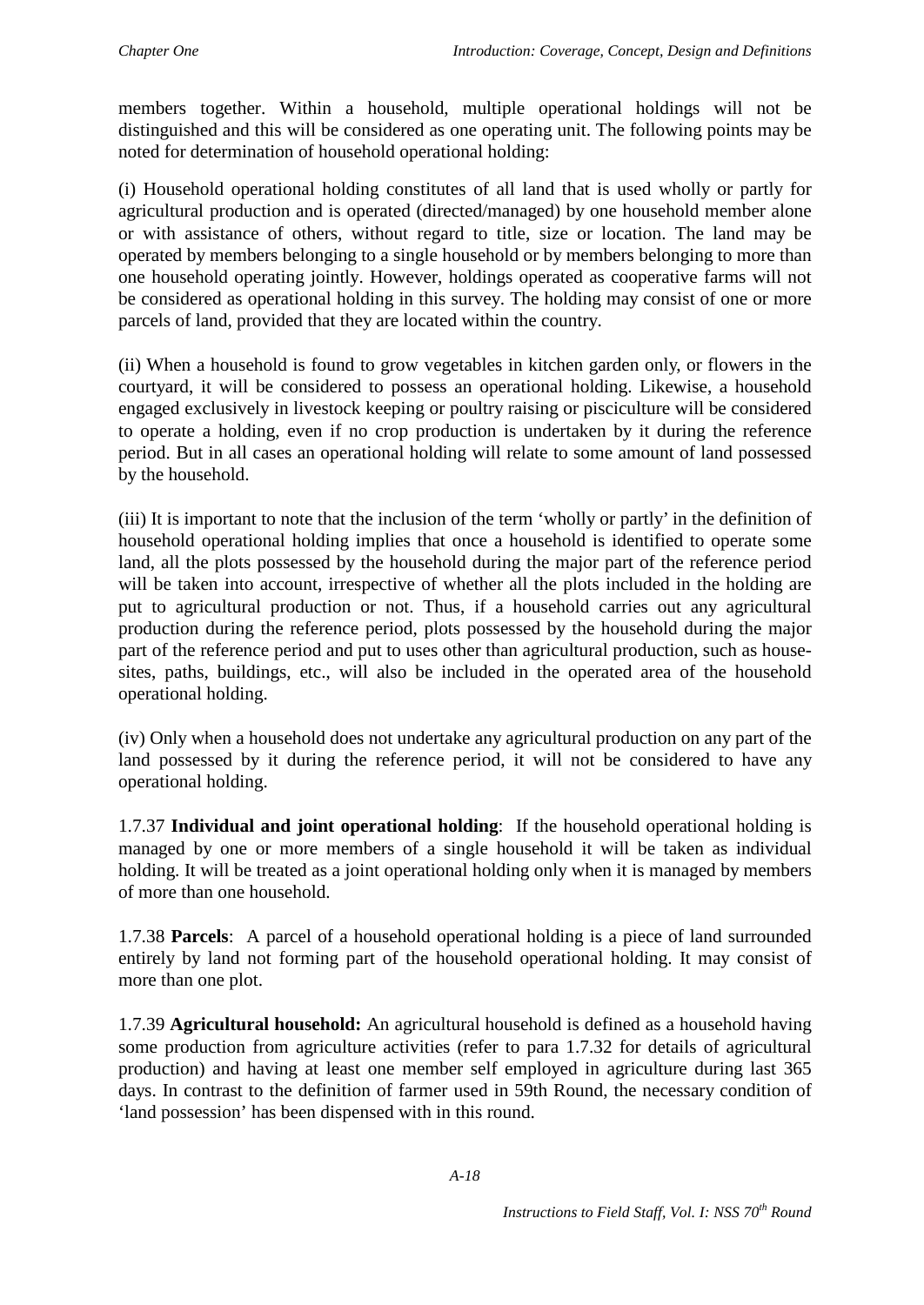1.7.39.1 It is important to note that households with only agricultural labourers, households receiving income entirely from coastal fishing, will not be considered as agricultural households. Also, activities of rural artisans and agricultural services, activities of free collection/gathering will not be treated as self employment activities in agricultural production for identification of agricultural household.

1.7.39.2 Further, to eliminate households pursuing agricultural activities of insignificant nature, households with at least one member self-employed in agriculture either in the principal status or in subsidiary status and having total value of agricultural produce more than or equal to `3000/- during the last 365 days will only be considered for being covered as 'agricultural households'.

1.7.40 **Forest**: This includes all area actually under forest on land classified under any legal enactment or administered as forest, whether state-owned or private. If any portion of such land is not actually wooded but put to raising of field crops, it will be treated under net sown area and not under forest. All area under social and farm forestry will be included in this class.

1.7.41 **Orchards**: A piece of land put to production of horticulture crops, viz., fruits, nuts, dates, grapes, etc. (other than those treated as plantation crops), is regarded as an orchard, if it has at least 0.10 hectare in size or is having at least 12 trees planted on it. It may be noted that in the case of such fruit trees where distance between the trees is quite large, say more than six metres as in the case of mangoes, the orchard will be defined according to the minimum number of 12 trees planted in it, while, in cases, where the distance is less than six metres as in the case of bananas, papayas, grapevines etc., the orchard will be defined on the basis of the minimum area of  $1/10^{th}$  of an hectare.

1.7.42 **Plantations**: Area devoted to production of plantation crops, viz., tea, coffee, cashew nut, areca nut, oil palm, clove and nutmeg, will be treated as area under plantation. The size restriction given for orchards will also be applicable for plantations for the purpose of the survey.

1.7.43 **Area under seasonal crop**: All the land under net sown area not coming under orchards or plantations will be taken as area under seasonal crops.

1.7.44 **Area under non-agricultural uses:** This includes all land put to uses for other than agricultural uses.

1.7.45 **Area under other non-agricultural uses** All land put to other non-agricultural uses, viz., buildings, roads, railways, paths etc. are classified under land put to other nonagricultural uses.

1.7.46 **Water bodies**: All lands which are perennially under water are defined as water bodies, provided that no crop is raised on them.

*A-19*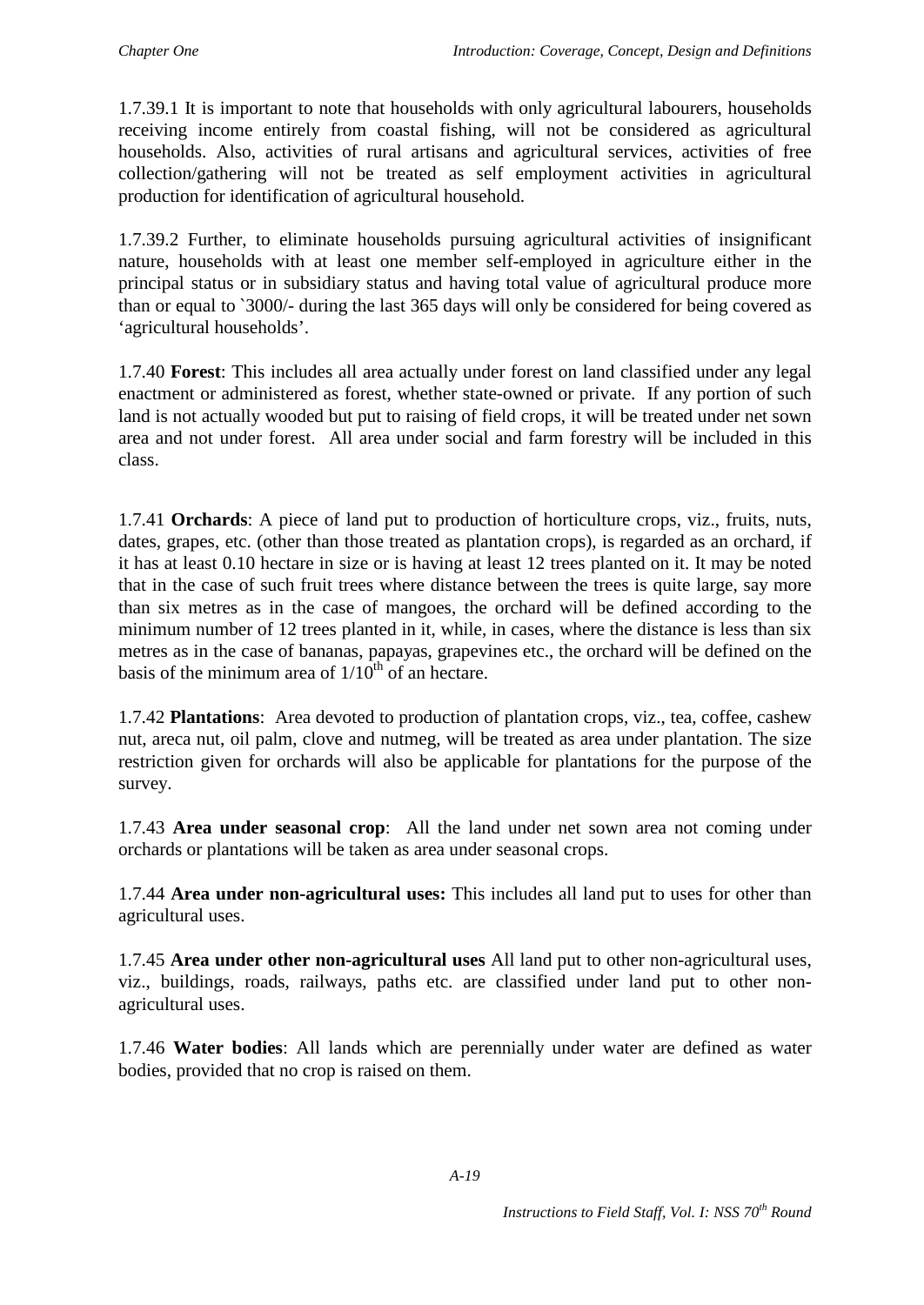- $\triangleright$  If the water body is used for fishing & aquaculture during the last 365 days then it will be categorised as **water body for fishing & aquaculture,** otherwise it will be treated for **non-agricultural** use.
- "**Aquaculture**" (or aqua farming) is the culturing or farming (including harvesting) of aquatic organisms (fish, molluscs, crustaceans, plants, crocodiles, alligators and amphibians) using techniques designed to increase the production of the organisms in question beyond the natural capacity of the environment (for example regular stocking, feeding and protection from predators).

1.7.47 **Irrigation:** Irrigation will be considered as a device of purposively providing land with water, other than rain water, by artificial means for crop production.

1.7.48 **Enterprise**: An enterprise is an undertaking which is engaged in the production and/or distribution of some goods and/or services meant mainly for the purpose of sale, whether fully or partly. An enterprise may be owned and operated by a single household or by several households jointly, or by an institutional body.

1.7.49 **Household enterprise**: A household enterprise is one which is run by one or more members of a household or run jointly by two or more households on partnership basis irrespective of whether the enterprise is located in the premises of the household(s) or not. In other words, *all proprietary and partnership enterprises are household enterprises*.

1.7.50 **Non-household enterprise**: Non-household enterprises are those which are institutional, i.e., owned and run by the public sector (Central or State Government, local governments, government undertakings, etc.), corporate sector, co-operative societies, other types of societies, institutions, associations, trusts, etc.

1.7.51 **Non-agricultural enterprises:** All the enterprises covered under NIC-2008, 2–digit codes 05 to 99 are considered non-agricultural enterprises.

1.7.52 **Assets:** Assets represent all the things owned by the household which have money value, e.g. land, buildings, livestock, agricultural machinery and implements, non-farm business equipments, all transport equipments, durable household goods, dues receivable on loans advanced in cash and in kind, shares in companies, cooperative societies, banks etc., national plan saving certificates and the like, deposits in companies, banks, post offices and with individuals. However, crops standing in the fields and stock of commodities held by the household will not be considered as assets for the purpose of the survey.

1.7.53 **Capital expenditure**: Fixed capital formation takes place by way of new purchase, construction for own use and improvement of physical assets which help in further production. Thus, expenditure on land development work, on fixed assets used in farm and non-farm business and on residential buildings will be considered as capital expenditure. Besides these items of expenditure, expenditure incurred by the household for purchase of land, land rights and livestock have also to be taken into account.

1.7.54 **Farm business**: Farm business comprises household economic activities like cultivation, including cultivation of plantation and orchard crops, and processing of produce on the farm, e.g. paddy hulling and gur making. Although gur making is a manufacturing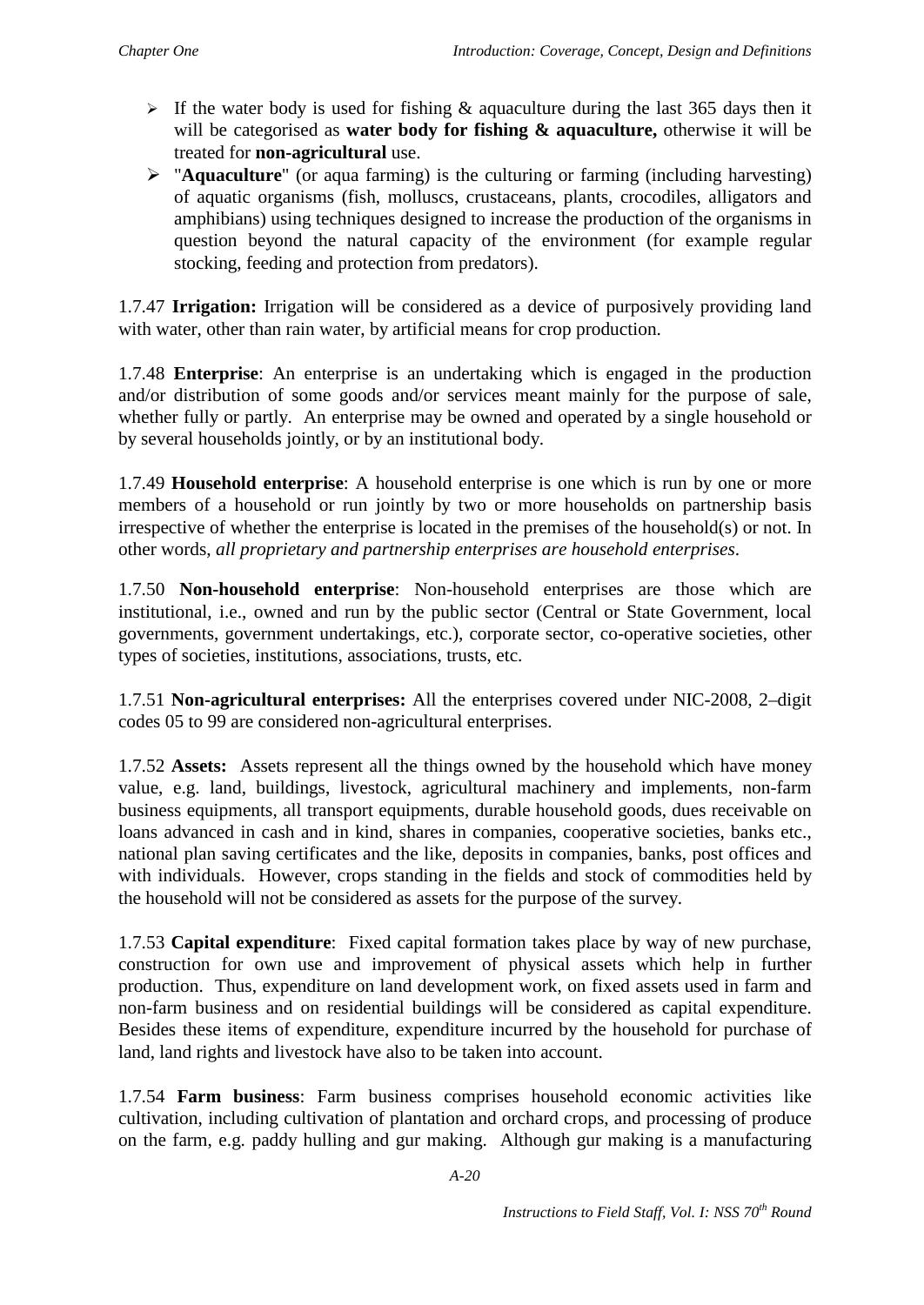activity, this will be covered under farm business for the purpose of this survey only when such activity is carried out in the farm by indigenous method. Such activities when they are carried out in non-household enterprises are to be excluded from the purview of the farm business. Farm business will also include activities ancillary to agriculture, like livestock raising, poultry, fishing, dairy farm activities, bee keeping and other allied activities coming under Section A (Division 01 to Division 03) of the National Industrial Classification 2008.

1.7.55 **Non-farm business**: Non-farm business is defined as all household economic activities other than those covered in the farm business. This will cover manufacturing, mining & quarrying, trade, hotel & restaurant, transport, construction, repairing and other services. For the purpose of this survey, non-farm business shall exclude such activities when they are carried out in non-household enterprises. It may be noted that all non-farm business enterprises, which are registered under section 2m(i) or 2m(ii) and section 85 of the Factories Act, 1948 will be excluded from the scope of this survey. Further, Bidi and cigar manufacturing establishments registered under the Bidi and Cigar Workers (condition of employment) Act, 1966 will also be kept outside the coverage of this survey.

It may be noted that the ultimate sampling unit in this survey is the household. Information is collected on various characteristics of members of the household, of which some are related to their ownership, expenditure, receipts, sales etc. on items related to farm business or nonfarm business in such enterprises.

1.7.56 **Addition / major repairs & alterations / improvement**: These include outlays on major alterations in machinery, equipment, structure, or other fixed assets which significantly extend their expected lifetime of use, productivity or the character or the volume of the service they render. Replacements of parts or attachments which have an expected lifetime of use of more than a year and involve substantial outlays is to be covered under 'major repairs etc.'. The repairs which are not expected to be completed within a short span of time and involve substantial outlays are to be classified as major repairs.

Example : Works like re-plastering of the walls or roof of a room, conversion of 'katcha' floor into a 'pucca' floor, replacement of a 'mud' wall by a 'stone' wall, replacement of a 'katcha' roof by 'tiles' which are of a durable nature and which increase the life of the assets are to be classified as major repairs etc. Replacements of parts of machinery, transport equipments etc. or renovation of plants and machinery, buildings etc. which are of durable nature and involve substantial outlays are to be included in major repairs etc. Bunding of land, normal annual replanting in case of orchard & plantation, deepening of wells, widening of field distribution network etc. are the examples of improvement.

**Note: In case of building and other constructions, whether in use for residential purpose or for farm business or for non-farm business, addition and major repairs & alterations also indicates improvement. Therefore, to avoid confusion, the column for expenditure in 'improvement' has been shaded for these items in schedule 18.2.**

1.7.57 **Normal repairs and maintenance**: These include outlays of recurring nature on fixed assets necessary to keep them in good working order. Replacement of parts and attachments of fixed assets which are short lived (having an expected lifetime use of up to one year) and / or relatively of small value are included here.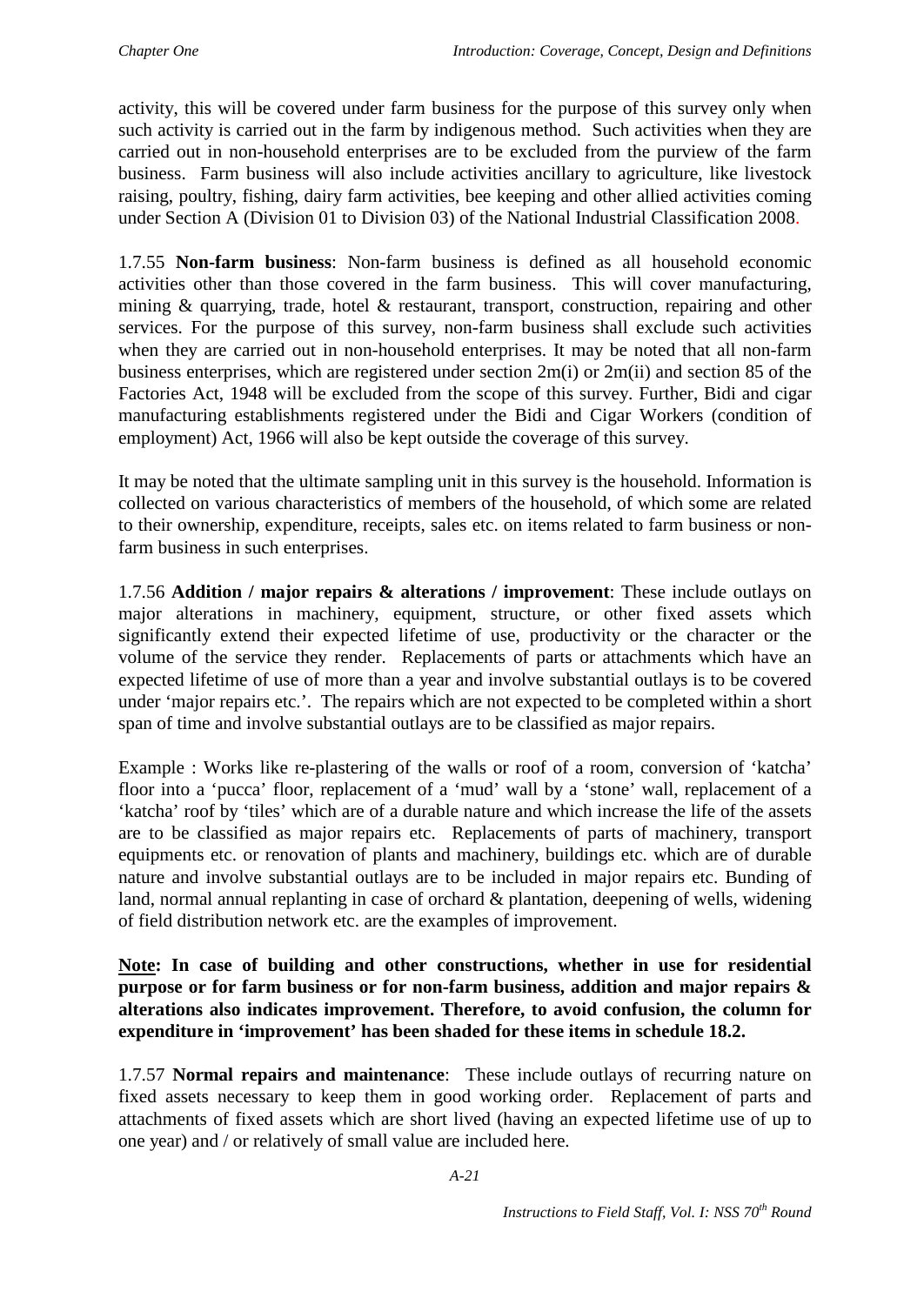Examples: Outlays on white washing and minor annual repairs undertaken to keep the buildings in good working conditions are included in normal repairs and maintenance. The expenditure on removal of dirt, silt and other materials from the well etc. is covered under normal repairs. Similarly, servicing of machinery and transport equipments and replacements of parts which are short lived and/or are of small value is to be treated as normal repairs.

1.7.58 **Liability**: All claims against the household held by others will be considered as the liabilities of the household. Thus, all loans payable by the household to others, irrespective of whether they are cash loans or kind loans will be deemed as the liability of the household. Unpaid bills of grocers, doctors, lawyers etc. will also constitute the liability of the household. Different kinds of liabilities are defined below:

**(i) Cash loan**: All loans taken in cash will be considered as cash loans payable, irrespective of whether those loans are repaid or proposed to be repaid in cash or in kind. Cash loans, generally, cover borrowings at specific rate of interest for a specific period of time. However, if a loan is taken even at 'nil' rate of interest from relatives and friends, it will be considered as cash loan. The loans may be taken against a security or without any security. Dues payable by the household owing to the purchase of goods under hirepurchase scheme will be treated as cash loans.

**(ii) Kind loan**: All loans taken in kind (except the case of hire-purchase) irrespective of whether those are already repaid or yet to be repaid in cash or in kind will be considered as kind loans payable.

1.7.59 **Kisan Credit Card:** Kisan Credit Cards are issued by the Banks to farmers on the basis of their land holdings so that the farmers may use them to readily purchase agricultural inputs such as seeds, fertilisers, pesticides, etc. and draw cash for their production needs. Kisan Credit Card (KCC) Scheme aims at adequate and timely support from the banking system to the farmers for their cultivation needs including purchase of inputs in a flexible and cost effective manner. The Model scheme, prepared by NABARD, is being implemented by commercial banks, RRBs and cooperative banks. The scheme provides broad guidelines to the banks for operationalising the KCC scheme, implementing banks have the discretion to adopt the same to suit location specific requirements. The scheme primarily caters to the short term credit requirements of the farmers. Under the scheme, banks provide the Kisan Credit Cards to farmers who are eligible for sanction of production credit of Rs.5000/- and above. A credit card and a passbook or a credit card-cum-passbook incorporating the name, address, particulars of land holding, borrowing limit, validity period, etc. are issued to the beneficiaries under the scheme. This serves both as an identity card as well as facilitates recording of the transactions on an ongoing basis. The card, among others, provides for a passport size photograph of the holder. The borrower is required to produce the card cum pass book whenever he operates the account.

1.7.60 **Financial Company**: A financial company is an institution which has to be (i) a company under companies act; (ii) engaged in financial activity; and (iii) principal business should not be agricultural, industrial or trading activity or real estate business.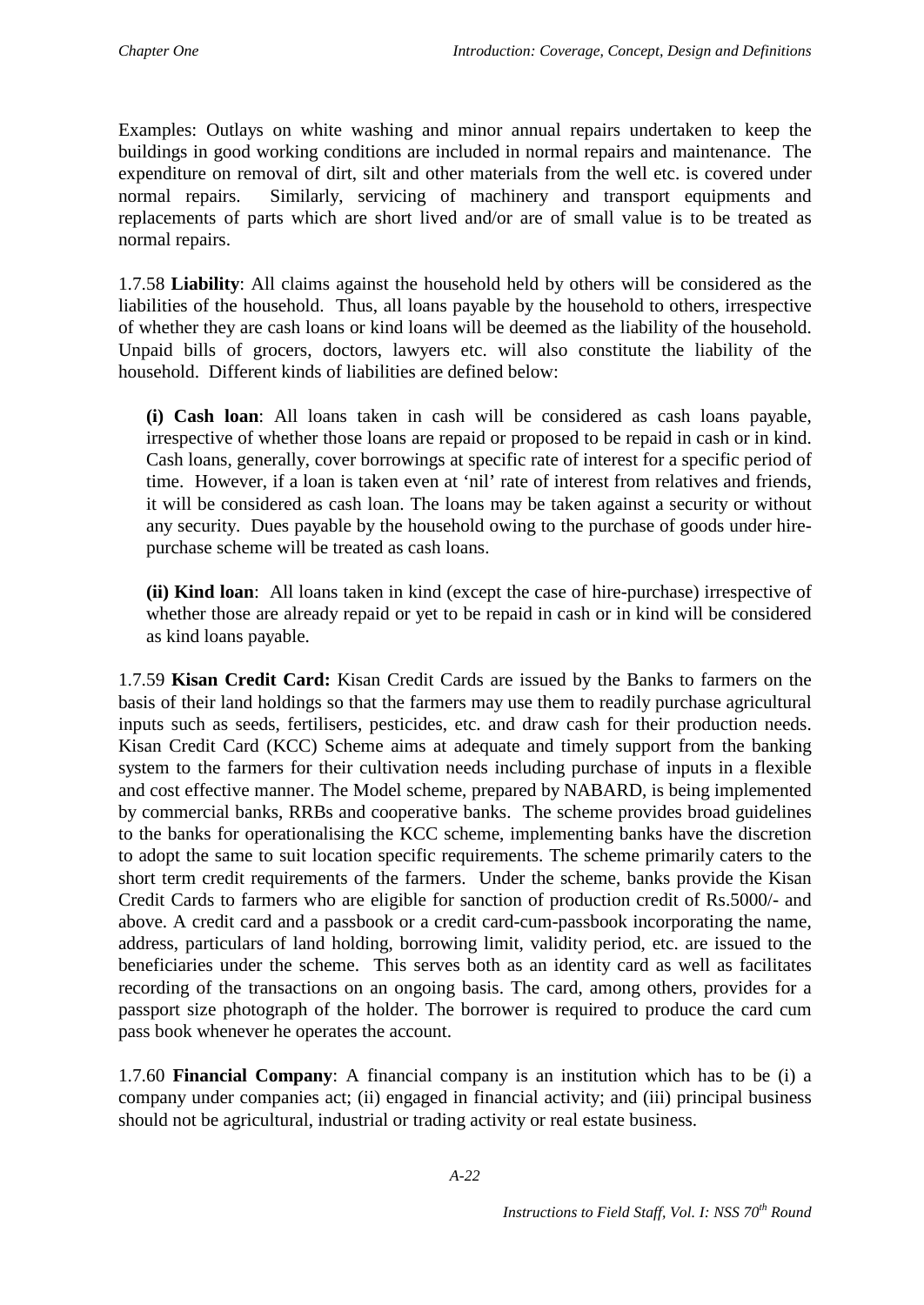# **Types of financial companies**:

Financial companies are classified into the following categories based on their principal business.

- (i) Equipment Leasing Company (ELC)
- (ii) Hire Purchase Financing Company (HPFC)
- (iii) Loan Company (LC)
- (iv) Investment Company (IC)
- (v) Mutual Benefit Fund Company (Nidhi)
- (vi) Miscellaneous Non-Banking Company (Chit Fund Company)
- (vii) Residuary Non-Banking Company (RNBC)
- (viii) Housing Finance Company (HFC)
- (ix) Commercial Banks

Equipment Leasing Companies and Hire Purchase Financing Companies are those whose principal business is leasing or hire purchase finance. Loan Companies are those which are primarily engaged in lending by way of loans and advances. Investment companies are those whose principal business is acquisition of shares/ securities. Mutual Benefit Fund Companies (Nidhis) are companies which are notified under Section 620A of the companies Act, 1956. Since Nidhi companies are required to confine their business to their own members, these companies are exempted from several core provisions of RBI directions. Miscellaneous Non-Banking Companies are principally engaged in the Chit Fund business. RBI controls only the deposit acceptance of the Chit Fund Companies. Residuary Non-Banking Companies operate various saving schemes which are akin to recurring deposit schemes operated by commercial banks. The deposit acceptance activities of Housing Finance Companies are being regulated by National Housing Bank (NHB) since 1989.

1.7.61 **Financial Institution**: Financial Institution (FI's) play an important role in the financial system of the economy. They cater to the needs of medium and long-term financing as well as requirement of working capital by different sectors of the economy. FI's are broadly categorised into *All-India Financial Institutions (AIFI)*, S*tate level institutions* and O*ther institutions*.

*All-India Financial Institutions*: These include Industrial Development Bank of India (IDBI), IFCI Ltd., ICICI Ltd., Industrial Investment Bank of India Ltd. (IIBI), Small Industries Development Bank of India (SIDBI), National Housing Bank (NHB), National Bank of Agriculture and Rural Development (NABARD), Export Import Bank of India (EXIM), Tourism Finance Corporation of India Ltd., (TFCI) and Infrastructure Development Finance Company Ltd. (IDFC), Unit Trust of India (UTI), Life Insurance Corporation of India (LIC) and General Insurance Corporation of India (GIC) and its erstwhile four subsidiaries, etc.

*State level institutions*: These include State Financial Corporations (SFCs), State Industrial Development Corporations (SIDCs), etc.

*Other institutions*: These include agencies like Export Credit Guarantee Corporation of India (ECGC), Deposit Insurance and Credit Guarantee Corporation (DICGC), etc.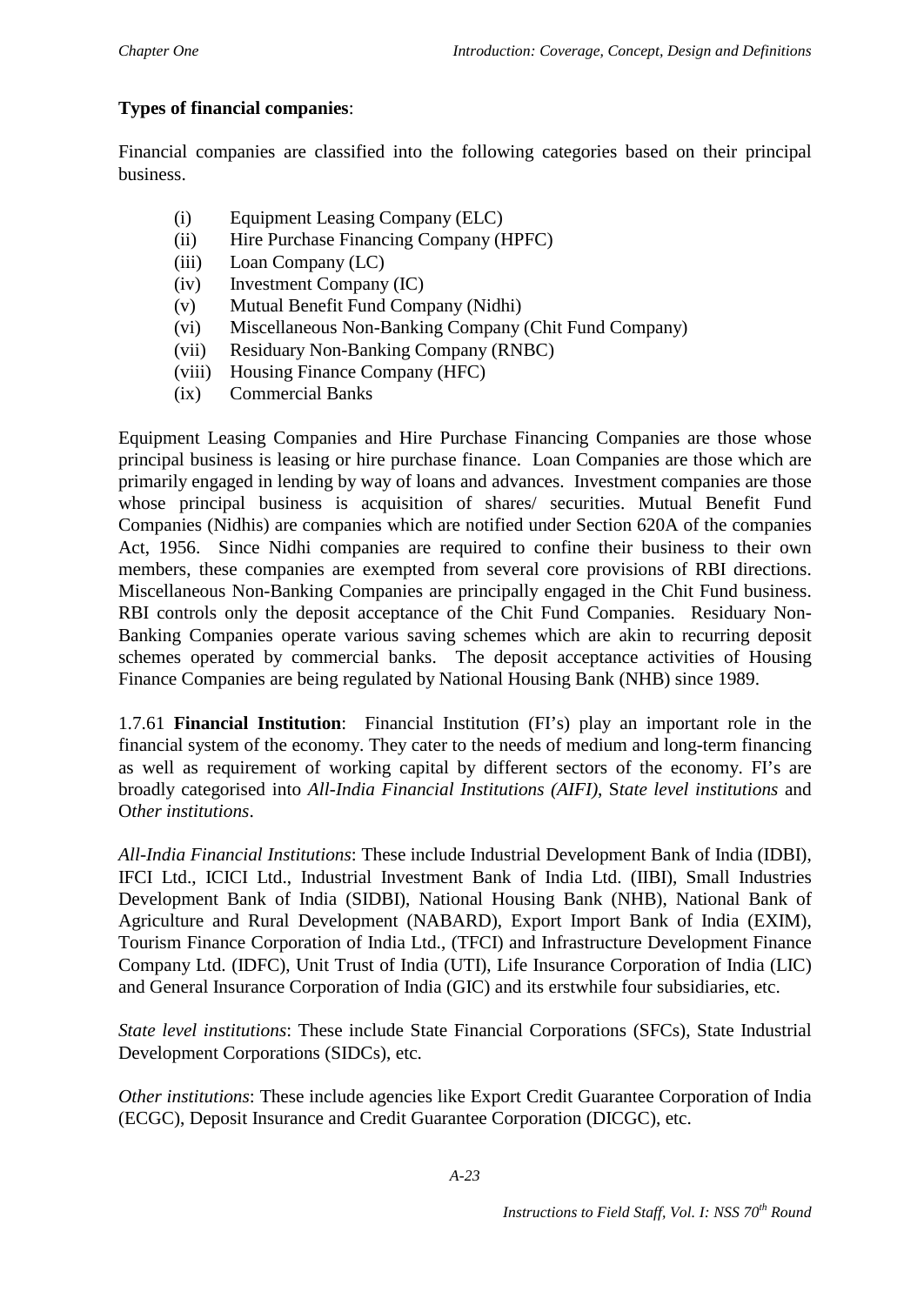1.7.62 **Non-financial Company**: It is an industrial concern as defined in Industrial Development Bank of India Act or a company whose principal activity is agricultural operations or trading in goods and services or real estate and which is not classified as financial or miscellaneous or residuary non-banking company.

1.7.63 **Microfinance:** Over the years, 'microfinance' has emerged as one of the important sources of institutional credit to the poor households and microenterprises. Microfinance and microcredit are often used interchangeably. Microfinance is made available through two types of institutions. One is the credit provided through self-help groups (SHGs) promoted by Government, banks or 'not-for-profit' NGOS. These SHGs are generally known as banklinked (SHG-BL). SHG-bank linkage programme was initially promoted by the NABARD. SHG-BL, besides promoting thrift and lending to the poor, is also used for providing subsidised credit to the poor households under programmes like Swarnajayanti Gramin Swarojgar Yojana (SGSY).

The other type of microfinance institution is the private for profit non-banking financial company (NBFC). NBFCs also lend to the poor households through SHGs which one specifically organised as joint liability groups (JLGs) for lending and recovering loans on behalf of the NBFCs. NBFC microfinance does not carry any subsidy on interest rates. In contrast, the interest rates charged by NBFCs are often very high.

The basic difference between microfinance though SHGs under bank linkage and through SHGs under NBFC is not for profit in the former and for profit in the latter. Often there is confusion between the two types of SHGs. Therefore, it is necessary to clearly differentiate between these two on the basis of the purpose and motive of their functioning.

#### 1.7.64 **'AYUSH Unit':**

AYUSH Unit will mean any Health Care Center/ unit providing treatment facility for any discipline under AYUSH (Ayurveda, Yoga, Naturopathy, Unani, Siddha, Homoeopathy), such as:

- (1) **'Hospita**l' Medical institutions having provision of admission of sick persons as indoor patients (in-patients) for treatment are called hospitals. Hospital run by the central/ state government or local bodies like municipalities are considered Government Hospital. It is pertinent to mention here that any allopathic Hospital having treatment facility for any discipline under AYUSH ( for examples if an allopathic Hospital has a wing of Ayurveda/ Unani/ Siddha/ Homoeopathy/Yoga/Naturopathy) will be covered under this item.
- (2) '**Dispensary**' is the consulting place/ chamber, which does not generally have facilities for treatment of in-patients. A dispensary is a public institution that dispenses medicine or medical aids or an office in a hospital, school or other institution from which medical supplies, preparations, and treatments are dispensed. Hospitals without bed may be treated as Dispensaries. Dispensary having treatment facility for any discipline under AYUSH (for examples if an allopathic Hospital/ Dispensary has out-patient facility for Ayurveda/ Unani/ Siddha/ Homoeopathy/Yoga/Naturopathy) will be covered under this item.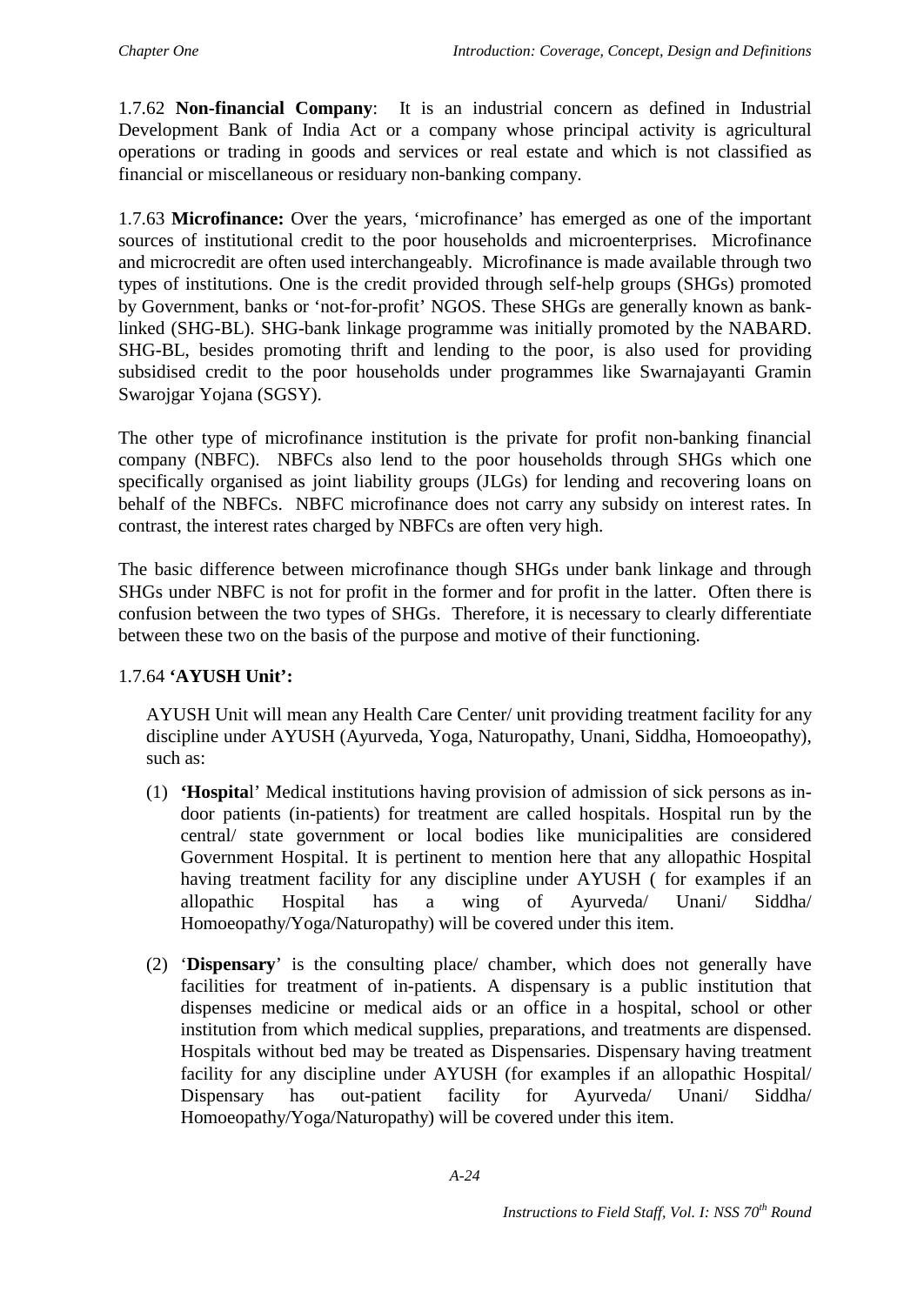- (3) '**Primary health centre (PHC)**' is the first contact point between a village community and the medical officer. It has a medical officer and other paramedical staff. It is run by the Government and usually has in-patient and out–patient facilities. A PHC has jurisdiction over 6 sub-centres and serves about 30,000 populations in plain area and 20,000 populations in hilly/ tribal area. PHC having treatment facility for any discipline under AYUSH (for examples if any PHC has treatment facility for Ayurveda/ Unani/ Siddha/ Homoeopathy/Yoga/Naturopathy) will be covered under this item.
- (4) **'Community health centre'** (**CHC**) serves about 1.2 lakh populations in plain area and 80,000 in the hilly/ tribal area. The CHC functions as referral centre for the PHC. It is manned by medical specialists and paramedical staff and has in-patient and out-patient facilities. CHC having treatment facility for any discipline under AYUSH ( for examples if an CHC has treatment facility of Ayurveda/ Unani/ Siddha/ Homoeopathy/Yoga/Naturopathy) will be covered under this item.
- (5) **AYUSH Health Center (AHC):** In some of the State Govt. Institutions, Ayurveda, Unani, Siddha dispensaries are also called as AYUSH Health Centers. Generally these centers are managed by one doctor, one pharmacist and one other staff and provide only out-door patient care.
- (6) **Panchkarma Centers / Kendra:** These are small hospitals where Panchkarma Procedures / Ayurveda massage etc. is carried out. Panchkarma Center provides the facilities for ladies and gents both types of patients.
- (7) **Ayurveda / Panchkarma Hospitals:** There are many hospitals providing indoor patient care through Panchkarma / Massage therapy. Kerala State is well known to have Panchkarma Hospitals of very high quality. Various procedures of massage, fomentation, putting oil on forehead (called as Shirodhara) and applying medicated oils all over the body.

*Note: In case, if an AYUSH doctor visits an allopathic health care centre (Hospital/Dispensaries/PHCs/CHCs) once or twice in a week or so (but not on all working days) such Allopathic centre may not be treated as 'AYUSH Unit' for this survey purpose.*

1.7.65 **Mahatma Gandhi National Rural Employment Guarantee Act (MGNREGA):** The Mahatma Gandhi National Rural Employment Guarantee Act, 2005 (MGNREGA) is an important step towards the realization of the right to work and to enhance the livelihood security of the households in the rural areas of the country. According to this Act, Rural Employment Guarantee Schemes (REGS) are formed by the State Governments. The Scheme provides at least 100 days of guaranteed wage employment in every financial year to every household whose adult members volunteer to do unskilled manual work. Adult means a person who has completed his/ her eighteen years of age. Unskilled manual work means any physical work which any adult person is capable of doing without any special skill/ training. The implementing agency of the scheme may be any Department of the Central Government or a State Government, a Zila Parishad, Panchayat/ Gram Panchayat or any local authority or Government undertaking or non-governmental organization authorized by the Central Government or the State Government.